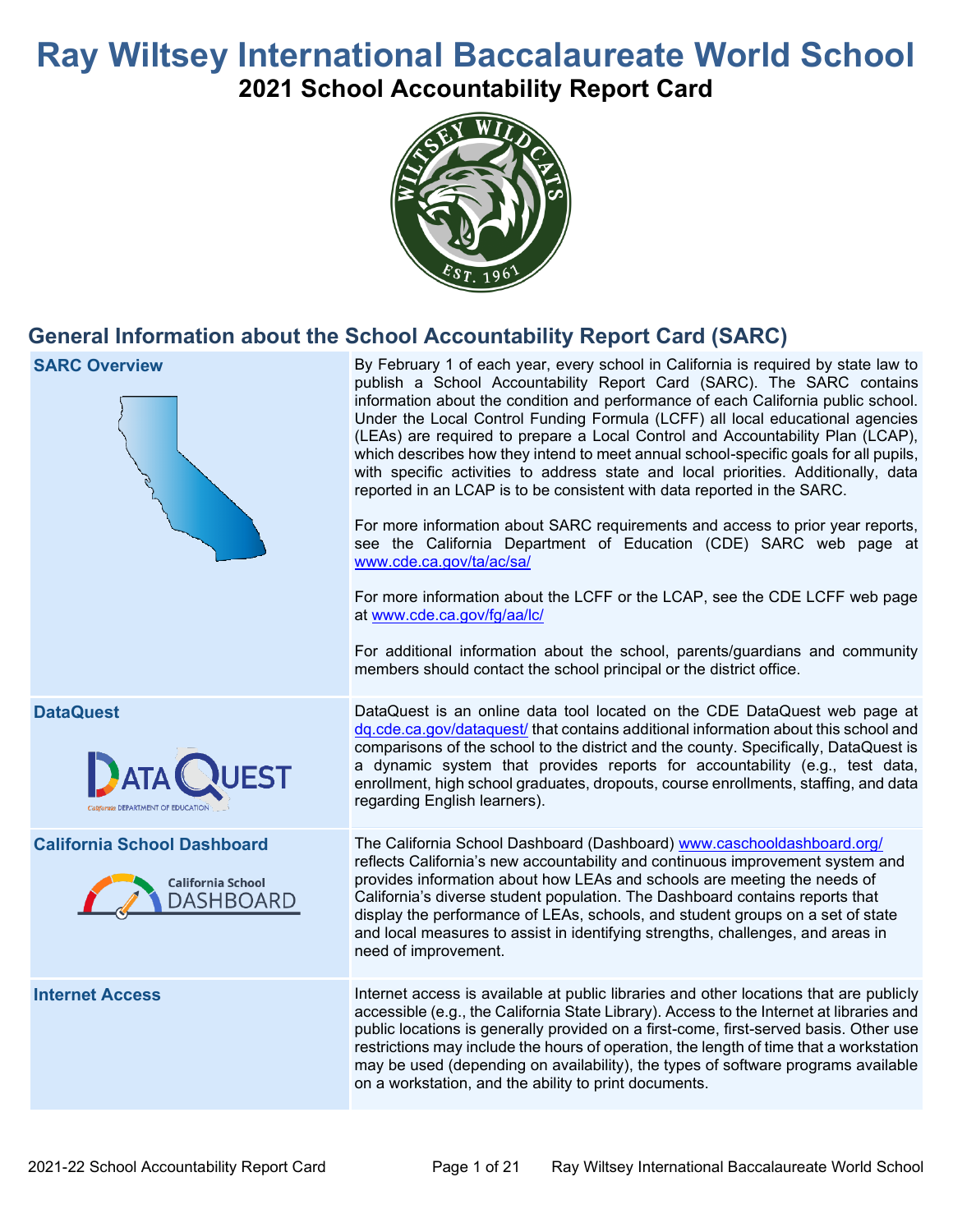#### **2021-22 School Contact Information**

| <b>School Name</b>                       | Ray Wiltsey International Baccalaureate World School |  |  |  |
|------------------------------------------|------------------------------------------------------|--|--|--|
| <b>Street</b>                            | 1450 East G Street                                   |  |  |  |
| City, State, Zip                         | Ontario                                              |  |  |  |
| <b>Phone Number</b>                      | 909-986-5838                                         |  |  |  |
| <b>Principal</b>                         |                                                      |  |  |  |
| <b>Email Address</b>                     | alicia.tuttle@omsd.net                               |  |  |  |
| <b>School Website</b>                    |                                                      |  |  |  |
| <b>County-District-School (CDS) Code</b> | 36678196036289                                       |  |  |  |

| 2021-22 District Contact Information |                                   |  |
|--------------------------------------|-----------------------------------|--|
| <b>District Name</b>                 | Ontario-Montclair School District |  |
| <b>Phone Number</b>                  | $(909)$ 459-2500                  |  |
| Superintendent                       | Dr. James Q. Hammond              |  |
| <b>Email Address</b>                 | info@omsd.net                     |  |
| <b>District Website Address</b>      | https://www.omsd.net              |  |

#### **2021-22 School Overview**

Wiltsey Middle School, serving 6th through 8th grade, became a fully authorized International Baccalaureate School at the beginning of the 2014-2015 school year. The International Baccalaurate Program aims to develop inquiring, knowledgeable, and caring young adolescents who actively engage in creating a better and more peaceful world through intercultural understanding and respect. This world-class international academic program encourages students to become compassionate and reflective lifelong learners who ae open-minded and understanding of all cultures and people. Wiltsey Middle School is now one of only 652 IB schools in the United States.

In addition, Ray Wiltsey Middle School has been recognized as the 2021 Gold Award from the California PBIS Coalition for Positive Behavior Incentives and Supports. Ray Wiltsey Middle School is also recognized as a California Schools To Watch in 2018.

Our Mission Statement: At Wiltsey Middle School, we empower a safe, respectful, and responsible community of lifelong learners to achieve high levels of learning by providing an equitable and challenging learning environment

## **About this School**

| 2020-21 Student Enrollment by Grade Level |                           |  |  |  |
|-------------------------------------------|---------------------------|--|--|--|
| <b>Grade Level</b>                        | <b>Number of Students</b> |  |  |  |
| Grade 6                                   | 278                       |  |  |  |
| Grade 7                                   | 352                       |  |  |  |
| Grade 8                                   | 295                       |  |  |  |
| <b>Total Enrollment</b>                   | 925                       |  |  |  |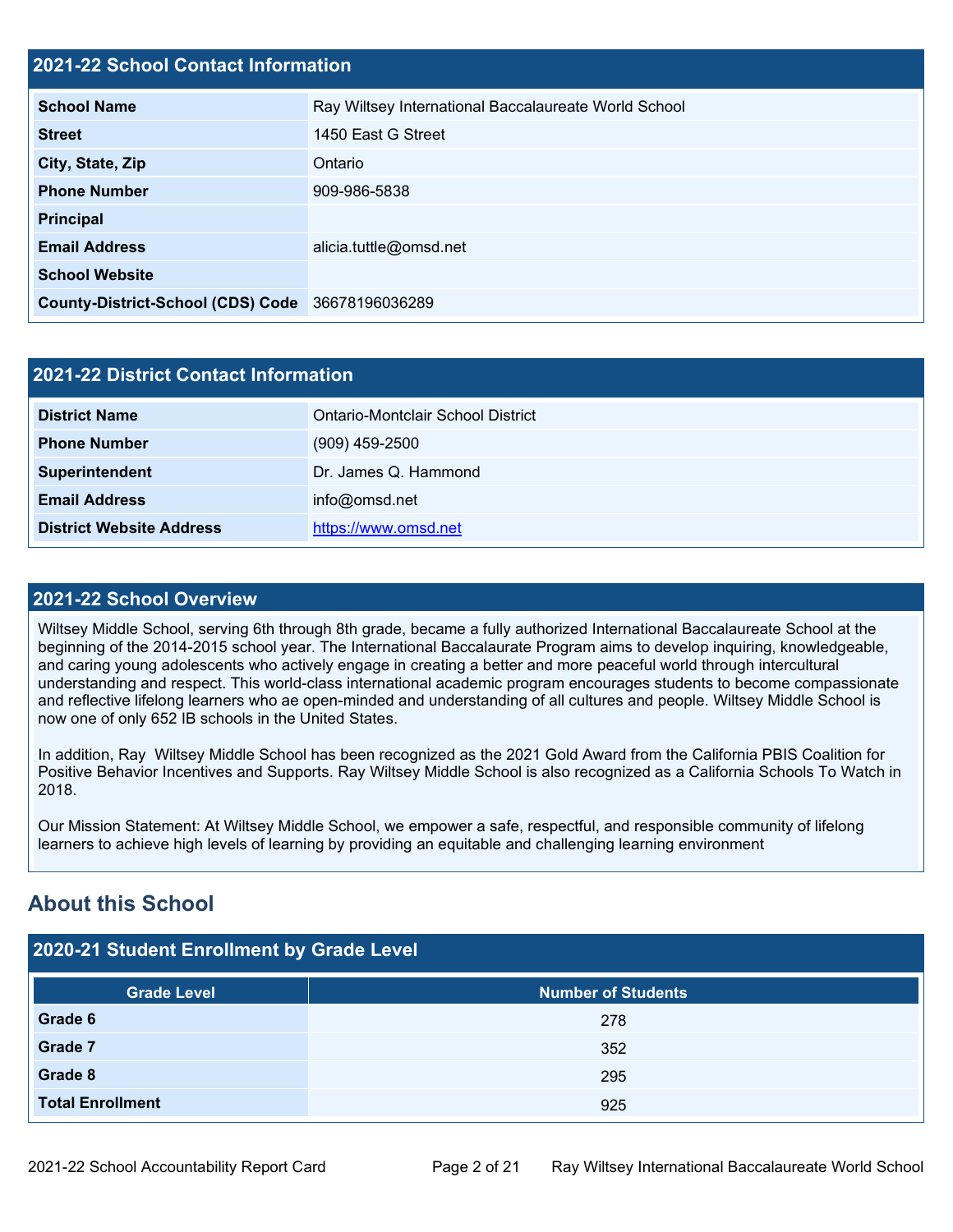#### **2020-21 Student Enrollment by Student Group**

| <b>Student Group</b>                   | <b>Percent of Total Enrollment</b> |
|----------------------------------------|------------------------------------|
| <b>Female</b>                          | 50.8                               |
| <b>Male</b>                            | 49.2                               |
| American Indian or Alaska Native       | 0.5                                |
| Asian                                  | 1.1                                |
| <b>Black or African American</b>       | 6.3                                |
| <b>Filipino</b>                        | 0.1                                |
| <b>Hispanic or Latino</b>              | 89.3                               |
| <b>Two or More Races</b>               | 0.6                                |
| <b>White</b>                           | 2.1                                |
| <b>English Learners</b>                | 19.8                               |
| <b>Foster Youth</b>                    | 1                                  |
| <b>Homeless</b>                        | 14.4                               |
| <b>Socioeconomically Disadvantaged</b> | 95.4                               |
| <b>Students with Disabilities</b>      | 13.5                               |

## **A. Conditions of Learning State Priority: Basic**

The SARC provides the following information relevant to the State priority: Basic (Priority 1):

- Degree to which teachers are appropriately assigned and fully credentialed in the subject area and for the pupils they are teaching;
- Pupils have access to standards-aligned instructional materials; and
- School facilities are maintained in good repair

Note: For more information refer to the Updated Teacher Equity Definitions web page at<https://www.cde.ca.gov/pd/ee/teacherequitydefinitions.asp>

### **2019-20 Teacher Preparation and Placement**

| <b>Authorization/Assignment</b>                                                                 | 2019-20 |
|-------------------------------------------------------------------------------------------------|---------|
| Fully (Preliminary or Clear) Credentialed for Subject and Student Placement (properly assigned) |         |
| <b>Intern Credential Holders Properly Assigned</b>                                              |         |
| Teachers Without Credentials and Misassignments ("ineffective" under ESSA)                      |         |
| Credentialed Teachers Assigned Out-of-Field ("out-of-field" under ESSA)                         |         |
| <b>Unknown</b>                                                                                  |         |
| <b>Total Teaching Positions</b>                                                                 |         |
|                                                                                                 |         |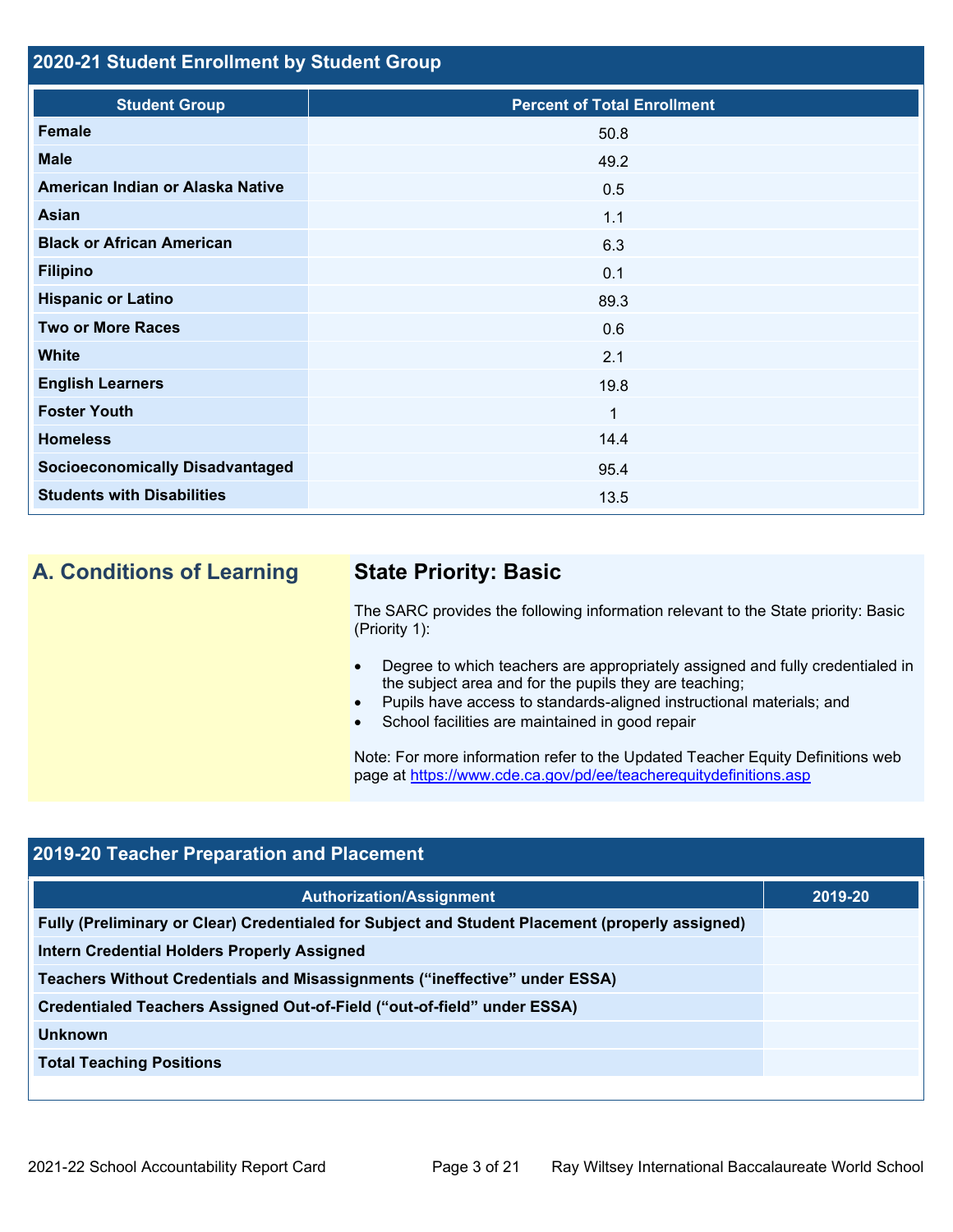Note: The data in this table is based on Full Time Equivalent (FTE) status. One FTE equals one staff member working full time; one FTE could also represent two staff members who each work 50 percent of full time. Additionally, an assignment is defined as a position that an educator is assigned to based on setting, subject, and grade level. An authorization is defined as the services that an educator is authorized to provide to students.

# **2019-20 Teachers Without Credentials and Misassignments (considered "ineffective" under ESSA)**

| <b>Authorization/Assignment</b>                              | 2019-20 |  |
|--------------------------------------------------------------|---------|--|
| <b>Permits and Waivers</b>                                   |         |  |
| <b>Misassignments</b>                                        |         |  |
| <b>Vacant Positions</b>                                      |         |  |
| <b>Total Teachers Without Credentials and Misassignments</b> |         |  |

#### **2019-20 Credentialed Teachers Assigned Out-of-Field (considered "out-of-field" under ESSA)**

| <b>Indicator</b>                                       | 2019-20 |
|--------------------------------------------------------|---------|
| Credentialed Teachers Authorized on a Permit or Waiver |         |
| <b>Local Assignment Options</b>                        |         |
| <b>Total Out-of-Field Teachers</b>                     |         |

### **2019-20 Class Assignments**

| <b>Indicator</b>                                                                                                                                    | 2019-20 |
|-----------------------------------------------------------------------------------------------------------------------------------------------------|---------|
| <b>Misassignments for English Learners</b><br>(a percentage of all the classes with English learners taught by teachers that are misassigned)       |         |
| No credential, permit or authorization to teach<br>(a percentage of all the classes taught by teachers with no record of an authorization to teach) |         |

#### **2021-22 Quality, Currency, Availability of Textbooks and Other Instructional Materials**

| Year and month in which the data were collected |                                                                                                                                                                                                                                                                                                                                                               | August 2021 |                                                                |                                                                                    |  |
|-------------------------------------------------|---------------------------------------------------------------------------------------------------------------------------------------------------------------------------------------------------------------------------------------------------------------------------------------------------------------------------------------------------------------|-------------|----------------------------------------------------------------|------------------------------------------------------------------------------------|--|
| <b>Subject</b>                                  | Textbooks and Other Instructional Materials/year of<br><b>Adoption</b>                                                                                                                                                                                                                                                                                        |             | <b>From</b><br><b>Most</b><br><b>Recent</b><br><b>Adoption</b> | <b>Percent</b><br><b>Students</b><br><b>Lacking Own</b><br><b>Assigned</b><br>Copy |  |
| <b>Reading/Language Arts</b>                    | Yes.<br>$0\%$<br>6-8 Collections (Houghton Mifflin Harcourt - Adopted 2016                                                                                                                                                                                                                                                                                    |             |                                                                |                                                                                    |  |
| <b>Mathematics</b>                              | TK-8 - Eureka Math (Great Minds)- Adopted 2015* and then<br>in 2018* for Dual Immersion program.<br>K-8 mathematics materials were selected by OMSD<br>stakeholders to adopt due to the level of rigor of the program<br>and a strong alignment with the California State Standards.<br>*TK mathematics materials are from the most recent local<br>adoption. |             | <b>No</b>                                                      | $0\%$                                                                              |  |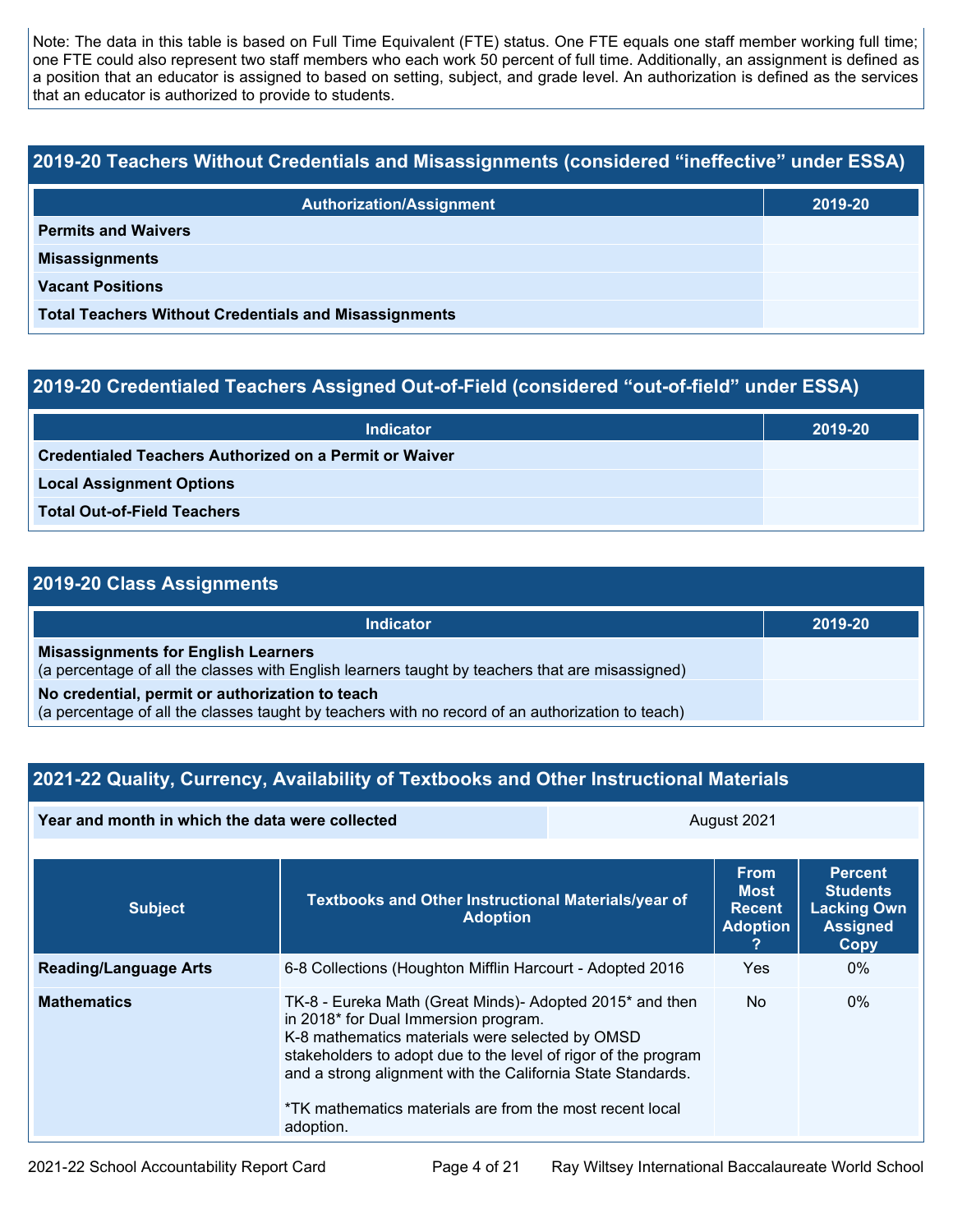|                                   | Integrated Math, High School Credit Course, Houghton Mifflin<br>Harcourt, Integrated Math I, 2015 adopted May, 2020                                                                                                                                                                                                                                                                                      |     |       |
|-----------------------------------|----------------------------------------------------------------------------------------------------------------------------------------------------------------------------------------------------------------------------------------------------------------------------------------------------------------------------------------------------------------------------------------------------------|-----|-------|
| <b>Science</b>                    | 6-8 California Inspire Science-Preferred Integrated (McGraw<br>Hill) - Adopted 2019                                                                                                                                                                                                                                                                                                                      | Yes | $0\%$ |
| <b>History-Social Science</b>     | TK Big Day (Houghton-Mifflin-Harcourt) - Adopted 2016<br>K-5 California Vistas (Macmillan/McGraw-Hill) - Adopted<br>2006*<br>6-8 My World Interactive (Pearson) - Adopted 2018<br>*K-5 History/Social Science materials are not from the most<br>recent state adoption; however, the district has determined<br>through local review that the materials are still aligned to<br>current state standards. | Yes | 0%    |
| <b>Foreign Language</b>           | *Spanish II S, High School Credit Course, Vista, Imagina, 4th<br>Edition, adopted May 2020 - *Not from the most recent state<br>adoption.<br>Spanish for Native Speakers, McDougal Littel, Tu Mundo,<br>2008, adopted July 2008<br>Beginning Spanish, Prentice Hall, Realidades, 2008, adopted<br><b>July 2008</b>                                                                                       |     | 0%    |
| <b>Health</b>                     | K-8 Focus on You (Charles Merrill Publishing) - Adopted<br>1984                                                                                                                                                                                                                                                                                                                                          | No  | 0%    |
| <b>Visual and Performing Arts</b> | TK-6 Theatre Arts Connection (SRA/McGraw-Hill) - Adopted<br>2008<br>TK-6 Art Connection (SRA/McGraw-Hill) - Adopted 2008<br>TK-8 CA Spotlight on Music (McGraw-Hill) - Adopted 2008<br>6-8 Middle School Art Series (McGraw-Hill) - Adopted 2008                                                                                                                                                         | Yes | 0%    |

#### **School Facility Conditions and Planned Improvements**

Ray Wiltsey Middle School has adequate classroom, staff, and ancillary spaces. Wiltsey has approximately 55 classrooms, one computer lab/library, a fitness room and a counseling center. There are four canopied areas where students can eat lunch. There is a large field with a tennis court, a handball court, and a basketball court. There are ten student bathrooms. There is a staff room and two restrooms for staff member use.

To promote safety, Ray Wiltsey Middle School is a closed campus; gates are closed during the school day and visitors must enter through the main office to sign in at the front desk prior to entering school premises. Visitors must present their California ID badges and staff must present their district badge through our RAPTOR system. Signage has been placed at all gates directing visitors to check in at the office. All staff members have been provided with district ID badges. Student supervision is provided by the administration, teachers, support staff and proctors before, during, and afterschool.

In addition to safety, cleanliness of our facilities is a top priority. The Wiltsey custodial staff works diligently to ensure Wiltsey Middle School is safe, clean and in good working order. Site and District maintenance and grounds staffs ensure that the work necessary to keep the school in good repair and esthetically pleasing are completed in a timely manner.

A work order process is used to ensure efficient service and emergency repairs are given the highest priority. Work orders are filled and monitored through the combined efforts of the custodians, office manager, and Administration. Restrooms are checked/monitored many times throughout the day by site administrators and custodial staff. All restrooms are in working order. Ray Wiltsey upgraded roofs in the MPR (multipurpose room) and Cafeteria area during the summer of 2019.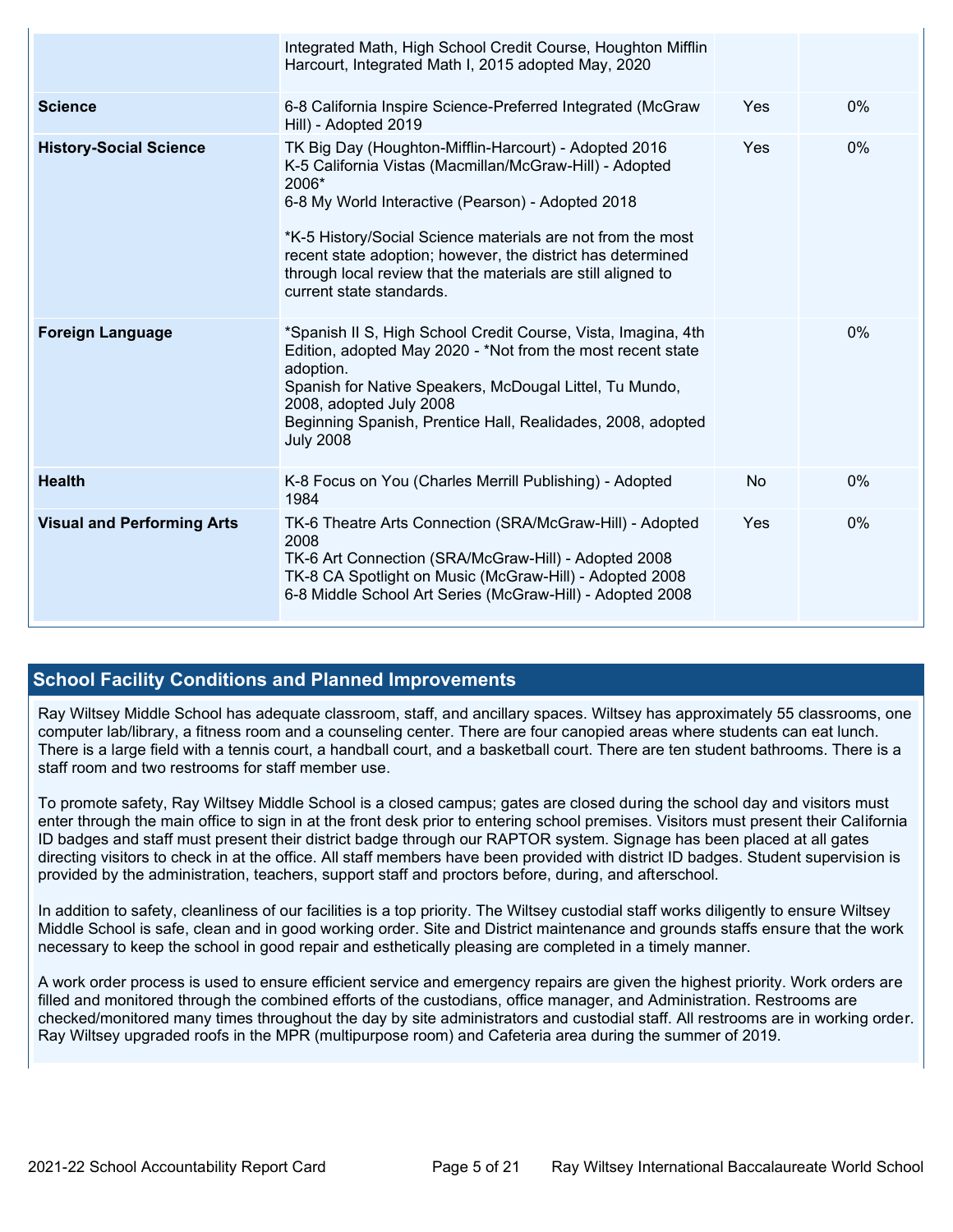#### **School Facility Conditions and Planned Improvements**

The LEA takes great efforts to ensure that all schools are clean, safe, and functional. To assist in this effort, the LEA uses a facility a survey instrument developed by the State of California OPSC. The results of his survey are available at the school office. The report, which noted the visit was a positive, professional experience with a focus by the entire staff on seeking to improve the learning of each student, was forwarded to the Superintendent of Schools. The most recent state inspection mandated under the Williams Settlement was completed on August 17, 2021 by the County's William's Team. The Facility Inspection Tool was used throughout a walk through of our school. The following extreme deficiencies were observed: Section 10. Fire Safety (Room 61) Emergency exit sign is not functioning (X). The following good repair deficiencies were observed: Section 7. Electrical- Multipurpose Room: Electrical panel door lock and/or latch not functioning as designed, Library: Electrical panel door lock and/or latch not functioning as designed (work order # 19471), and Section 8.Restrooms-Girls' 6th grade Restroom: Stall doors or latches not functioning as designed (work order #190947). There were no insufficiencies observed in relation to instructional materials. Any areas of concern noted by the team were corrected as reflected elsewhere in this report. Deficiencies listed as (remedied) were remedied/corrected at the time of the review.

#### **Year and month of the most recent FIT report** August 17, 2021

| <b>System Inspected</b>                                                | <b>Rate</b><br>Good       | <b>Rate</b><br>Fair | <b>Rate</b><br>Poor | <b>Repair Needed and Action Taken or Planned</b>                                                           |
|------------------------------------------------------------------------|---------------------------|---------------------|---------------------|------------------------------------------------------------------------------------------------------------|
| <b>Systems:</b><br>Gas Leaks, Mechanical/HVAC, Sewer                   | X                         |                     |                     |                                                                                                            |
| Interior:<br>Interior Surfaces                                         | $\boldsymbol{\mathsf{X}}$ |                     |                     |                                                                                                            |
| <b>Cleanliness:</b><br>Overall Cleanliness, Pest/Vermin Infestation    | $\sf X$                   |                     |                     | Playground: Gopher Holes Work orders: #204854<br>#208898 #208900 #210048 #226484 remedied<br>10/21/21      |
| <b>Electrical</b>                                                      | $\mathsf{X}$              |                     |                     | Girl's PE Locker Room: Light covers are dirty<br>and/or stained. Repaired 8/17/2021                        |
| <b>Restrooms/Fountains:</b><br>Restrooms, Sinks/ Fountains             | X                         |                     |                     |                                                                                                            |
| Safety:<br>Fire Safety, Hazardous Materials                            | X                         |                     |                     |                                                                                                            |
| Structural:<br>Structural Damage, Roofs                                | $\mathsf{X}$              |                     |                     |                                                                                                            |
| External:<br>Playground/School Grounds, Windows/<br>Doors/Gates/Fences | $\mathsf{X}$              |                     |                     | Playground: significant cracks, trip hazards, holes<br>or deterioration. Estimated completion:<br>1/4/2022 |

| <b>Overall Facility Rate</b> |      |      |             |  |  |  |  |
|------------------------------|------|------|-------------|--|--|--|--|
| <b>Exemplary</b>             | Good | Fair | <b>Poor</b> |  |  |  |  |
|                              |      |      |             |  |  |  |  |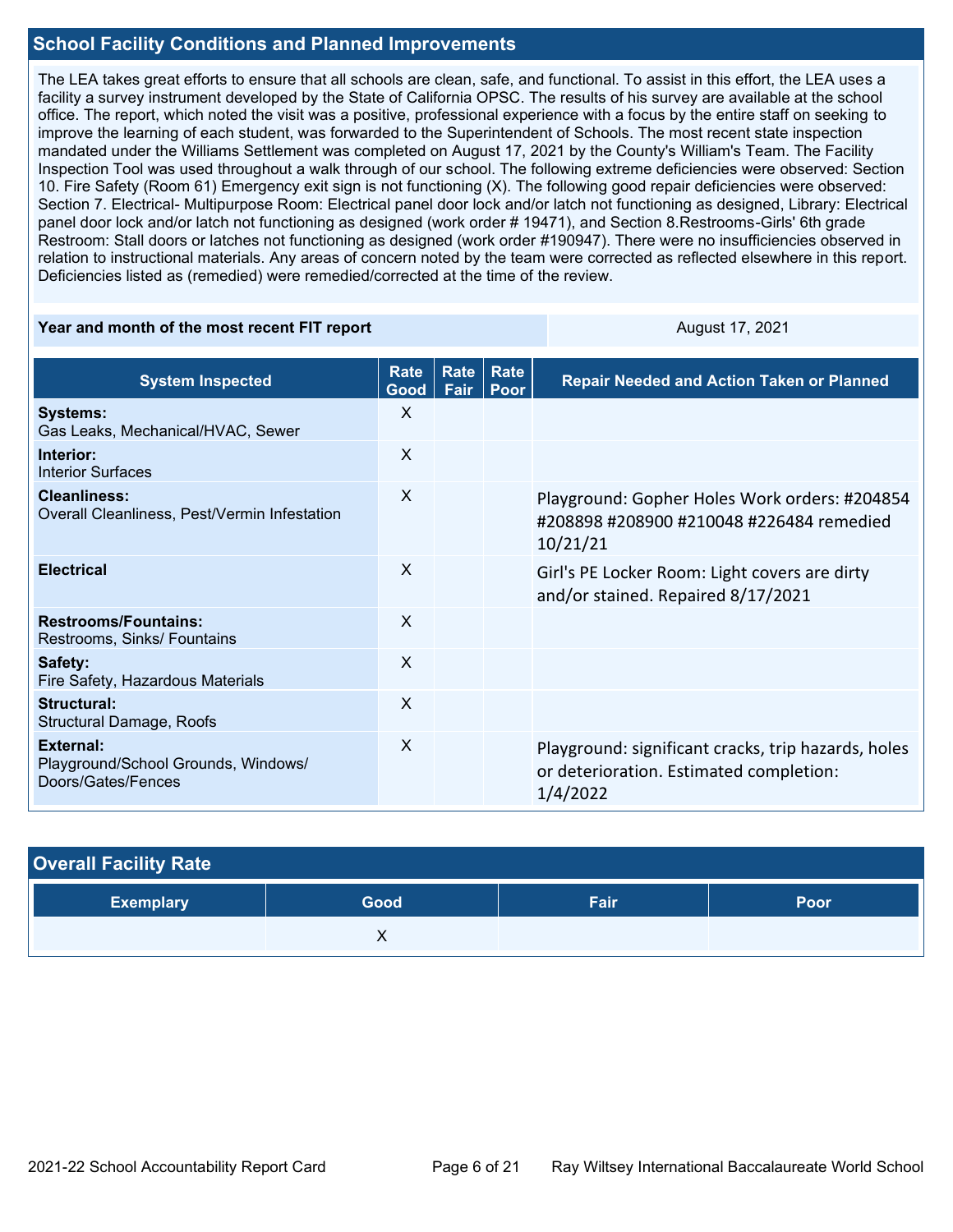## **B. Pupil Outcomes State Priority: Pupil Achievement**

The SARC provides the following information relevant to the State priority: Pupil Achievement (Priority 4):

#### **Statewide Assessments**

(i.e., California Assessment of Student Performance and Progress [CAASPP] System includes the Smarter Balanced Summative Assessments for students in the general education population and the California Alternate Assessments [CAAs] for English language arts/literacy [ELA] and mathematics given in grades three through eight and grade eleven. Only eligible students may participate in the administration of the CAAs. CAAs items are aligned with alternate achievement standards, which are linked with the Common Core State Standards [CCSS] for students with the most significant cognitive disabilities).

The CAASPP System encompasses the following assessments and student participation requirements:

- 1. **Smarter Balanced Summative Assessments and CAAs for ELA** in grades three through eight and grade eleven.
- 2. **Smarter Balanced Summative Assessments and CAAs for mathematics** in grades three through eight and grade eleven.
- 3. **California Science Test (CAST) and CAAs for Science** in grades five, eight, and once in high school (i.e., grade ten, eleven, or twelve).

#### **SARC Reporting in the 2020-2021 School Year Only**

Where the most viable option, LEAs were required to administer the statewide summative assessment in ELA and mathematics. Where a statewide summative assessment was not the most viable option for the LEA (or for one or more gradelevel[s] within the LEA) due to the pandemic, LEAs were allowed to report results from a different assessment that met the criteria established by the State Board of Education (SBE) on March 16, 2021. The assessments were required to be:

- Aligned with CA CCSS for ELA and mathematics;
- Available to students in grades 3 through 8, and grade 11; and
- Uniformly administered across a grade, grade span, school, or district to all eligible students.

#### **Options**

Note that the CAAs could only be administered in-person following health and safety requirements. If it was not viable for the LEA to administer the CAAs in person with health and safety guidelines in place, the LEA was directed to not administer the tests. There were no other assessment options available for the CAAs. Schools administered the Smarter Balanced Summative Assessments for ELA and mathematics, other assessments that meet the SBE criteria, or a combination of both, and they could only choose one of the following:

- Smarter Balanced ELA and mathematics summative assessments;
- Other assessments meeting the SBE criteria; or
- Combination of Smarter Balanced ELA and mathematics summative assessments and other assessments.

The percentage of students who have successfully completed courses that satisfy the requirements for entrance to the University of California and the California State University, or career technical education sequences or programs of study.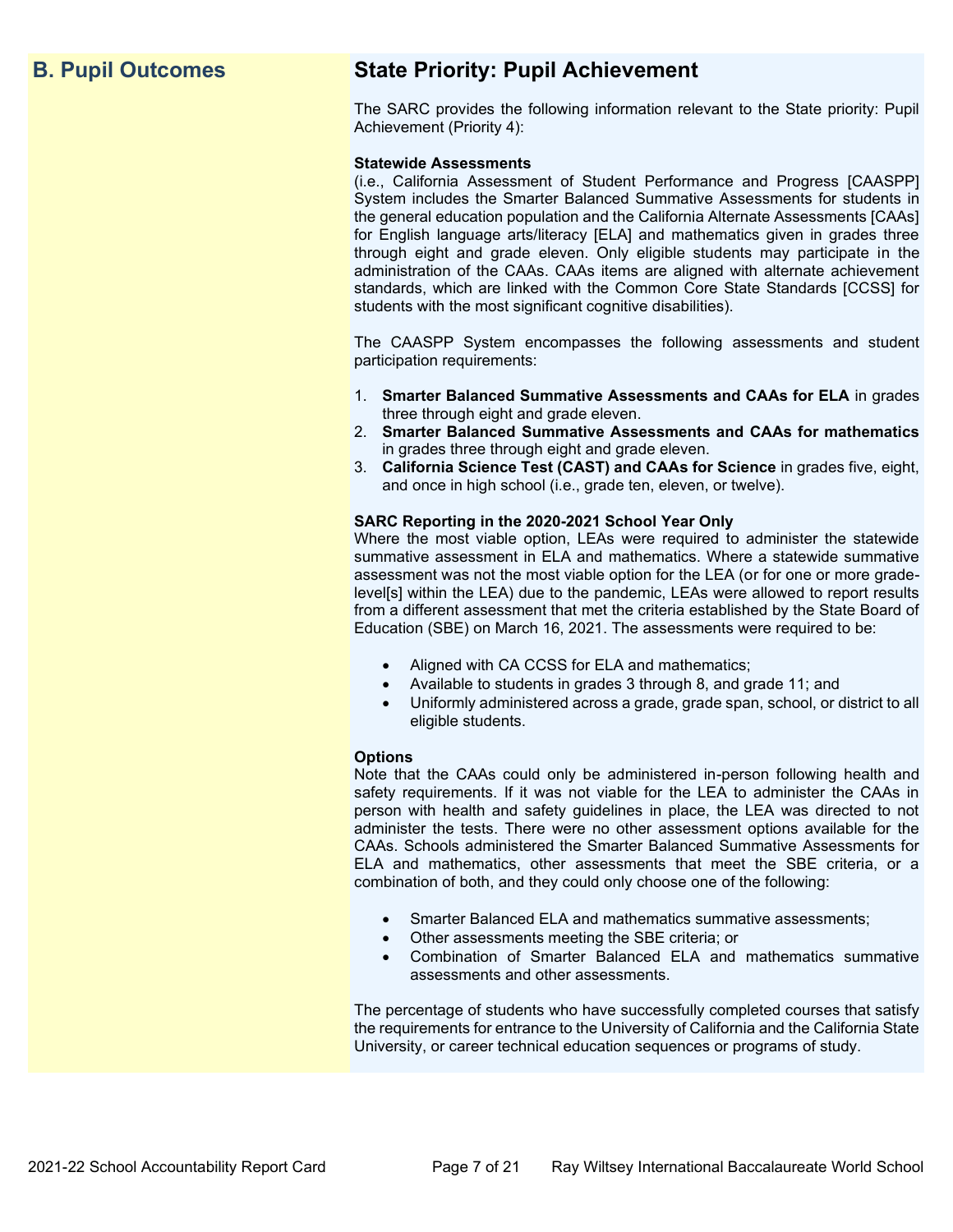#### **Percentage of Students Meeting or Exceeding the State Standard on CAASPP**

This table displays CAASPP test results in ELA and mathematics for all students grades three through eight and grade eleven taking and completing a state-administered assessment.

The 2019-2020 data cells with N/A values indicate that the 2019-2020 data are not available due to the COVID-19 pandemic and resulting summative test suspension. The Executive Order N-30-20 was issued which waived the assessment, accountability, and reporting requirements for the 2019-2020 school year.

The 2020-2021 data cells have N/A values because these data are not comparable to other year data due to the COVID-19 pandemic during the 2020-2021 school year. Where the CAASPP assessments in ELA and/or mathematics is not the most viable option, the LEAs were allowed to administer local assessments. Therefore, the 2020-2021 data between school years for the school, district, state are not an accurate comparison. As such, it is inappropriate to compare results of the 2020-2021 school year to other school years.

| <b>Subject</b>                                                       | <b>School</b><br>2019-20 | <b>School</b><br>2020-21 | <b>District</b><br>2019-20 | <b>District</b><br>2020-21 | <b>State</b><br>2019-20 | <b>State</b><br>2020-21 |
|----------------------------------------------------------------------|--------------------------|--------------------------|----------------------------|----------------------------|-------------------------|-------------------------|
| <b>English Language Arts/Literacy</b><br>$\left($ grades 3-8 and 11) | N/A                      | N/A                      | N/A                        | N/A                        | N/A                     | N/A                     |
| <b>Mathematics</b><br>$(grades 3-8 and 11)$                          | N/A                      | N/A                      | N/A                        | N/A                        | N/A                     | N/A                     |

#### **2020-21 CAASPP Test Results in ELA by Student Group**

This table displays CAASPP test results in ELA by student group for students grades three through eight and grade eleven taking and completing a state-administered assessment. The CDE will populate this table for schools in cases where the school administered the CAASPP assessment. In cases where the school administered a local assessment instead of CAASPP, the CDE will populate this table with "NT" values, meaning this school did not test students using the CAASPP. See the local assessment(s) table for more information.

| <b>CAASPP</b><br><b>Student Groups</b> | <b>CAASPP</b><br><b>Total</b><br><b>Enrollment</b> | <b>CAASPP</b><br><b>Number</b><br><b>Tested</b> | <b>CAASPP</b><br><b>Percent</b><br><b>Tested</b> | <b>CAASPP</b><br><b>Percent</b><br><b>Not Tested</b> | <b>CAASPP</b><br><b>Percent</b><br><b>Met or</b><br><b>Exceeded</b> |
|----------------------------------------|----------------------------------------------------|-------------------------------------------------|--------------------------------------------------|------------------------------------------------------|---------------------------------------------------------------------|
| <b>All Students</b>                    | 931                                                | <b>NT</b>                                       | <b>NT</b>                                        | <b>NT</b>                                            | <b>NT</b>                                                           |
| <b>Female</b>                          | 468                                                | <b>NT</b>                                       | <b>NT</b>                                        | <b>NT</b>                                            | <b>NT</b>                                                           |
| <b>Male</b>                            | 463                                                | <b>NT</b>                                       | <b>NT</b>                                        | <b>NT</b>                                            | <b>NT</b>                                                           |
| American Indian or Alaska Native       | $- -$                                              | <b>NT</b>                                       | <b>NT</b>                                        | <b>NT</b>                                            | <b>NT</b>                                                           |
| <b>Asian</b>                           | $\qquad \qquad -$                                  | <b>NT</b>                                       | <b>NT</b>                                        | <b>NT</b>                                            | <b>NT</b>                                                           |
| <b>Black or African American</b>       | 56                                                 | <b>NT</b>                                       | <b>NT</b>                                        | <b>NT</b>                                            | <b>NT</b>                                                           |
| <b>Filipino</b>                        | $\qquad \qquad -$                                  | <b>NT</b>                                       | <b>NT</b>                                        | <b>NT</b>                                            | <b>NT</b>                                                           |
| <b>Hispanic or Latino</b>              | 835                                                | <b>NT</b>                                       | <b>NT</b>                                        | <b>NT</b>                                            | <b>NT</b>                                                           |
| Native Hawaiian or Pacific Islander    | $\mathbf 0$                                        | $\mathbf 0$                                     | $\mathbf{0}$                                     | $\mathbf 0$                                          | 0                                                                   |
| <b>Two or More Races</b>               | $-$                                                | <b>NT</b>                                       | <b>NT</b>                                        | <b>NT</b>                                            | <b>NT</b>                                                           |
| <b>White</b>                           | 20                                                 | <b>NT</b>                                       | <b>NT</b>                                        | <b>NT</b>                                            | <b>NT</b>                                                           |
| <b>English Learners</b>                | 185                                                | <b>NT</b>                                       | <b>NT</b>                                        | <b>NT</b>                                            | <b>NT</b>                                                           |
| <b>Foster Youth</b>                    | $\overline{\phantom{a}}$                           | <b>NT</b>                                       | <b>NT</b>                                        | <b>NT</b>                                            | <b>NT</b>                                                           |
| <b>Homeless</b>                        | 342                                                | <b>NT</b>                                       | <b>NT</b>                                        | <b>NT</b>                                            | <b>NT</b>                                                           |
| <b>Military</b>                        | $\mathbf{0}$                                       | $\mathbf 0$                                     | $\mathbf{0}$                                     | $\mathbf 0$                                          | 0                                                                   |
| <b>Socioeconomically Disadvantaged</b> | 888                                                | <b>NT</b>                                       | <b>NT</b>                                        | <b>NT</b>                                            | <b>NT</b>                                                           |

2021-22 School Accountability Report Card Page 8 of 21 Ray Wiltsey International Baccalaureate World School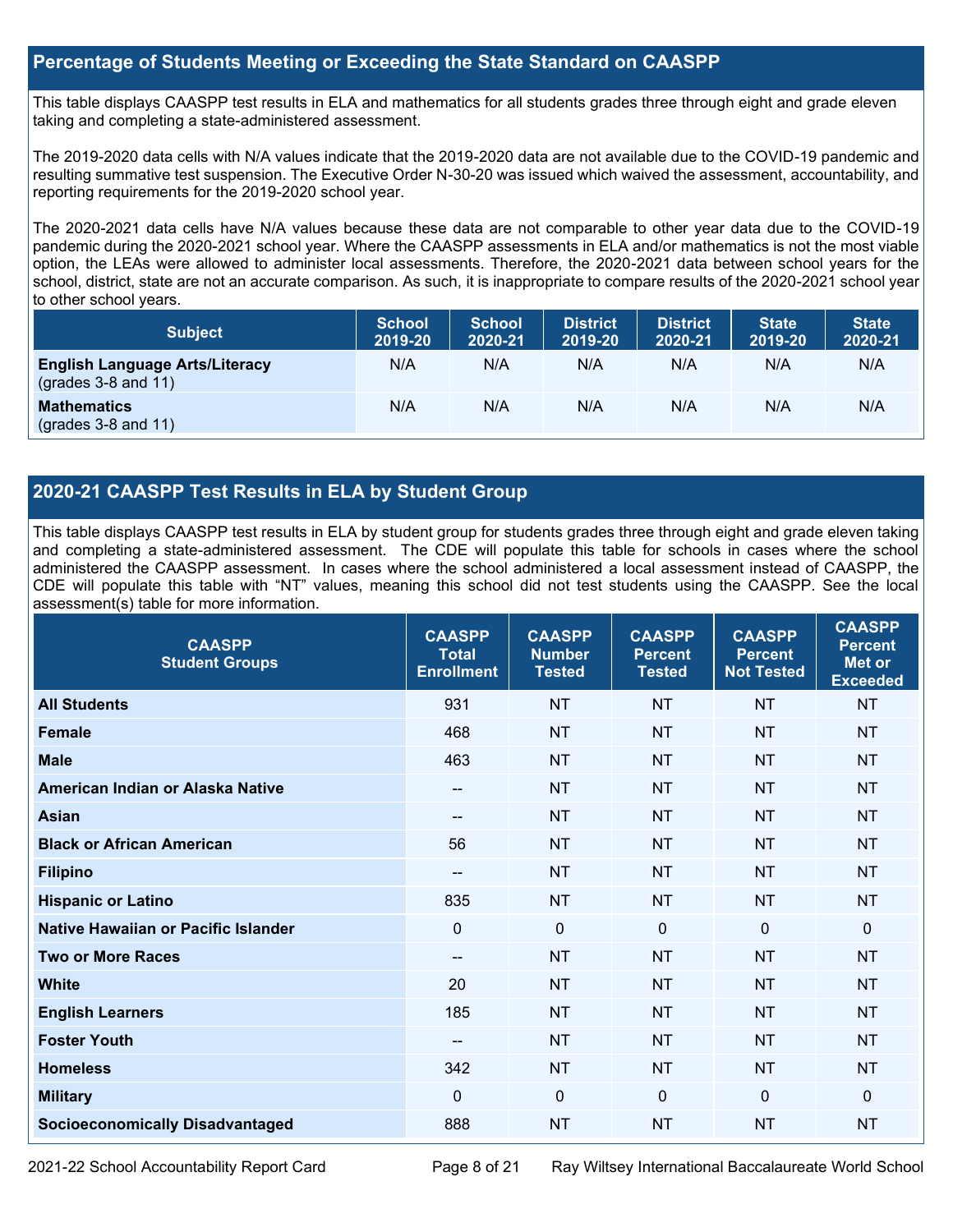| <b>Students Receiving Migrant Education Services</b> |    |    |   |
|------------------------------------------------------|----|----|---|
| <b>Students with Disabilities</b>                    | NΊ | N. | N |

#### **2020-21 CAASPP Test Results in Math by Student Group**

This table displays CAASPP test results in Math by student group for students grades three through eight and grade eleven taking and completing a state-administered assessment. The CDE will populate this table for schools in cases where the school administered the CAASPP assessment. In cases where the school administered a local assessment instead of CAASPP, the CDE will populate this table with "NT" values, meaning this school did not test students using the CAASPP. See the local assessment(s) table for more information.

| <b>CAASPP</b><br><b>Student Groups</b>               | <b>CAASPP</b><br><b>Total</b><br><b>Enrollment</b> | <b>CAASPP</b><br><b>Number</b><br><b>Tested</b> | <b>CAASPP</b><br><b>Percent</b><br><b>Tested</b> | <b>CAASPP</b><br><b>Percent</b><br><b>Not Tested</b> | <b>CAASPP</b><br><b>Percent</b><br><b>Met or</b><br><b>Exceeded</b> |
|------------------------------------------------------|----------------------------------------------------|-------------------------------------------------|--------------------------------------------------|------------------------------------------------------|---------------------------------------------------------------------|
| <b>All Students</b>                                  | 931                                                | <b>NT</b>                                       | <b>NT</b>                                        | <b>NT</b>                                            | <b>NT</b>                                                           |
| <b>Female</b>                                        | 468                                                | <b>NT</b>                                       | <b>NT</b>                                        | <b>NT</b>                                            | <b>NT</b>                                                           |
| <b>Male</b>                                          | 463                                                | <b>NT</b>                                       | <b>NT</b>                                        | <b>NT</b>                                            | <b>NT</b>                                                           |
| American Indian or Alaska Native                     | $\overline{\phantom{a}}$                           | <b>NT</b>                                       | <b>NT</b>                                        | <b>NT</b>                                            | <b>NT</b>                                                           |
| <b>Asian</b>                                         | $\overline{a}$                                     | <b>NT</b>                                       | <b>NT</b>                                        | <b>NT</b>                                            | <b>NT</b>                                                           |
| <b>Black or African American</b>                     | 56                                                 | NT                                              | <b>NT</b>                                        | <b>NT</b>                                            | <b>NT</b>                                                           |
| <b>Filipino</b>                                      | --                                                 | <b>NT</b>                                       | <b>NT</b>                                        | <b>NT</b>                                            | <b>NT</b>                                                           |
| <b>Hispanic or Latino</b>                            | 835                                                | <b>NT</b>                                       | <b>NT</b>                                        | <b>NT</b>                                            | <b>NT</b>                                                           |
| <b>Native Hawaiian or Pacific Islander</b>           | $\mathbf 0$                                        | $\mathbf 0$                                     | $\mathbf 0$                                      | $\mathbf 0$                                          | 0                                                                   |
| <b>Two or More Races</b>                             | --                                                 | <b>NT</b>                                       | <b>NT</b>                                        | <b>NT</b>                                            | <b>NT</b>                                                           |
| <b>White</b>                                         | 20                                                 | <b>NT</b>                                       | <b>NT</b>                                        | <b>NT</b>                                            | <b>NT</b>                                                           |
| <b>English Learners</b>                              | 185                                                | <b>NT</b>                                       | <b>NT</b>                                        | <b>NT</b>                                            | <b>NT</b>                                                           |
| <b>Foster Youth</b>                                  | $- -$                                              | <b>NT</b>                                       | <b>NT</b>                                        | <b>NT</b>                                            | <b>NT</b>                                                           |
| <b>Homeless</b>                                      | 342                                                | <b>NT</b>                                       | <b>NT</b>                                        | <b>NT</b>                                            | <b>NT</b>                                                           |
| <b>Military</b>                                      | $\Omega$                                           | $\mathbf 0$                                     | $\mathbf 0$                                      | $\mathbf 0$                                          | 0                                                                   |
| <b>Socioeconomically Disadvantaged</b>               | 888                                                | <b>NT</b>                                       | <b>NT</b>                                        | <b>NT</b>                                            | <b>NT</b>                                                           |
| <b>Students Receiving Migrant Education Services</b> | $\mathbf 0$                                        | 0                                               | $\mathbf 0$                                      | $\mathbf 0$                                          | 0                                                                   |
| <b>Students with Disabilities</b>                    | 123                                                | <b>NT</b>                                       | <b>NT</b>                                        | <b>NT</b>                                            | <b>NT</b>                                                           |

#### **2020-21 Local Assessment Test Results in ELA by Student Group**

This table displays Local Assessment test results in ELA by student group for students grades three through eight and grade eleven. LEAs/schools will populate this table for schools in cases where the school administered a local assessment. In cases where the school administered the CAASPP assessment, LEAs/schools will populate this table with "N/A" values in all cells, meaning this table is Not Applicable for this school.

| <b>IREADY</b><br><b>Student Groups</b> | <b>IREADY</b><br><b>Total</b><br><b>Enrollment</b> | <b>IREADY</b><br><b>Number</b><br><b>Tested</b> | <b><i>IREADY</i></b><br><b>Percent</b><br><b>Tested</b> | <b>IREADY</b><br>Percent<br><b>Not Tested</b> | <b>IREADY</b><br><b>Percent</b><br><b>At or Above</b><br><b>Grade Level</b> |
|----------------------------------------|----------------------------------------------------|-------------------------------------------------|---------------------------------------------------------|-----------------------------------------------|-----------------------------------------------------------------------------|
| <b>All Students</b>                    | 908                                                | 757                                             | 83.36%                                                  | 16.63%                                        | 37.22%                                                                      |
| Female                                 | 462                                                | 390                                             | 84.42%                                                  | 15.58%                                        | 42.64%                                                                      |

2021-22 School Accountability Report Card Page 9 of 21 Ray Wiltsey International Baccalaureate World School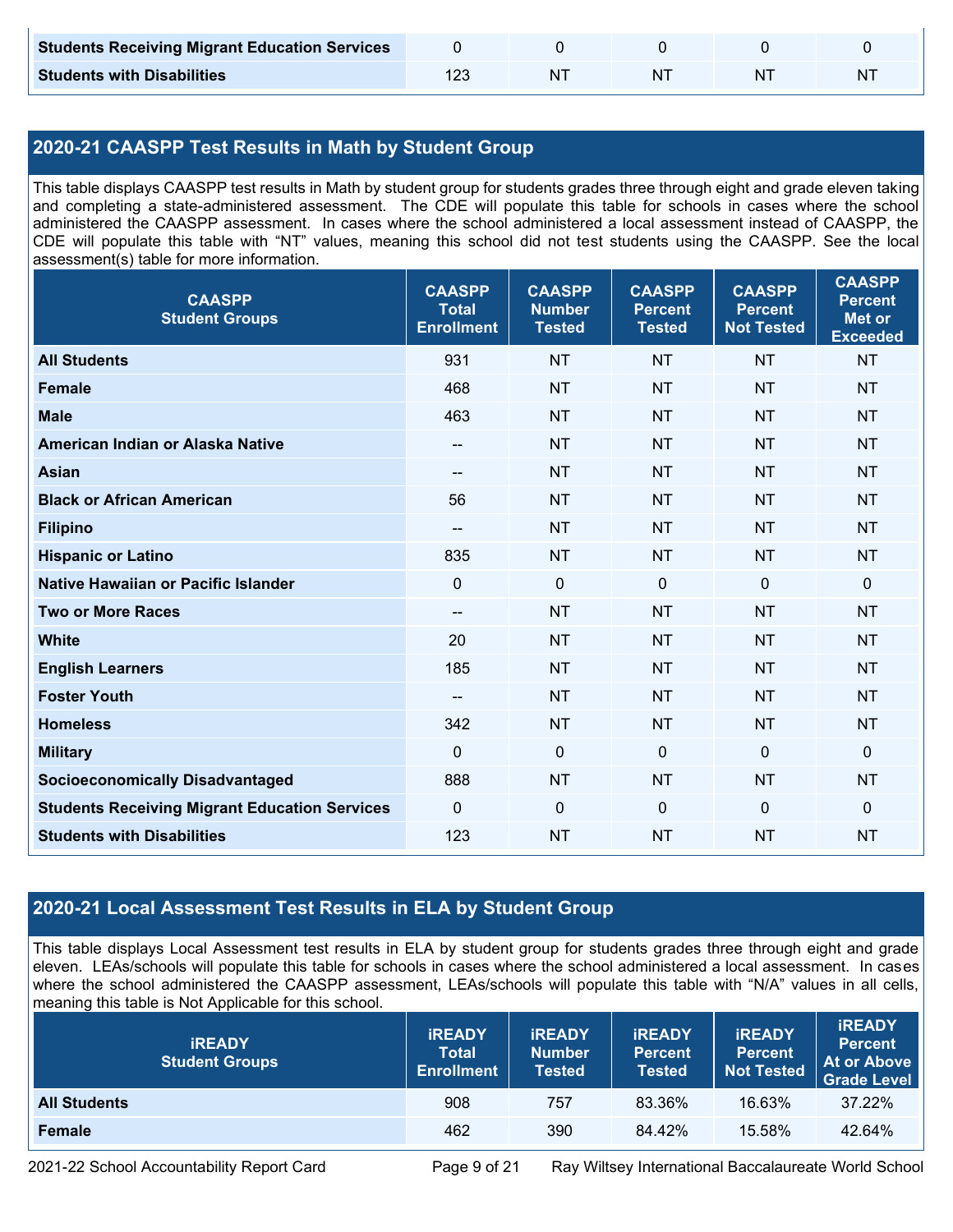| <b>Male</b>                                                                                | 446      | 367         | 82.29%       | 17.71%      | 31.61%   |
|--------------------------------------------------------------------------------------------|----------|-------------|--------------|-------------|----------|
| American Indian or Alaska Native                                                           | 4        | 4           | 100.00%      | 0.00%       | $0.00\%$ |
| Asian                                                                                      | 12       | 11          | 91.67%       | 8.33%       | 100.00%  |
| <b>Black or African American</b>                                                           | 55       | 43          | 78.18%       | 21.82%      | 25.45%   |
| <b>Filipino</b>                                                                            | 1        | 1           | 100.00%      | 0.00%       | 0.00%    |
| <b>Hispanic or Latino</b>                                                                  | 815      | 681         | 83.56%       | 16.44%      | 36.81%   |
| Native Hawaiian or Pacific Islander                                                        | 0        | $\mathbf 0$ | $0.00\%$     | 0.00%       |          |
| <b>Two or More Races</b>                                                                   | $\Omega$ | $\mathbf 0$ | 0            | $\mathbf 0$ |          |
| <b>White</b>                                                                               | 21       | 17          | 80.95%       | 19.05%      | 52.38%   |
| <b>English Learners</b>                                                                    | 177      | 148         | 83.62%       | 16.38%      | 18.00%   |
| <b>Foster Youth</b>                                                                        | 6        | 5           | 83.33%       | 16.67       |          |
| <b>Homeless</b>                                                                            | 162      | 131         | 80.86        | 1914.00%    | 28.40%   |
| <b>Military</b>                                                                            | $\Omega$ | $\mathbf 0$ | $\mathbf{0}$ | $\mathbf 0$ | N/A      |
| <b>Socioeconomically Disadvantaged</b>                                                     | 908      | 757         | 83.37%       | 16.63%      | 37.22%   |
| <b>Students Receiving Migrant Education Services</b>                                       | 0        | $\mathbf 0$ | 0            | $\mathbf 0$ | N/A      |
| <b>Students with Disabilities</b>                                                          | 120      | 98          | 81.67%       | 18.33%      | 11.67%   |
| *At or above the grade-level standard in the context of the local assessment administered. |          |             |              |             |          |

#### **2020-21 Local Assessment Test Results in Math by Student Group**

This table displays Local Assessment test results in Math by student group for students grades three through eight and grade eleven. LEAs/schools will populate this table for schools in cases where the school administered a local assessment. In cases where the school administered the CAASPP assessment, LEAs/schools will populate this table with "N/A" values in all cells, meaning this table is Not Applicable for this school.

| <b>iREADY</b><br><b>Student Groups</b> | <b>IREADY</b><br><b>Total</b><br><b>Enrollment</b> | <b>iREADY</b><br><b>Number</b><br><b>Tested</b> | <b>iREADY</b><br><b>Percent</b><br><b>Tested</b> | <b>IREADY</b><br><b>Percent</b><br><b>Not Tested</b> | <b>IREADY</b><br><b>Percent</b><br><b>At or Above</b><br><b>Grade Level</b> |
|----------------------------------------|----------------------------------------------------|-------------------------------------------------|--------------------------------------------------|------------------------------------------------------|-----------------------------------------------------------------------------|
| <b>All Students</b>                    | 914                                                | 744                                             | 81.39%                                           | 18.62%                                               | 39.58%                                                                      |
| <b>Female</b>                          | 461                                                | 383                                             | 83.08%                                           | 16.92%                                               | 21.48%                                                                      |
| <b>Male</b>                            | 453                                                | 361                                             | 79.69%                                           | 20.31%                                               | 18.10%                                                                      |
| American Indian or Alaska Native       | 4                                                  | 4                                               | 100%                                             | 0.00%                                                |                                                                             |
| Asian                                  | 12                                                 | 12                                              | 100.00%                                          | 0.00%                                                | 0.00%                                                                       |
| <b>Black or African American</b>       | 57                                                 | 40                                              | 70.18%                                           | 29.82%                                               | 0.00%                                                                       |
| <b>Filipino</b>                        | 1                                                  | 1                                               | 100.00%                                          | 0.00%                                                | 0.00%                                                                       |
| <b>Hispanic or Latino</b>              | 818                                                | 669                                             | 81.78%                                           | 18.22%                                               | 19.56%                                                                      |
| Native Hawaiian or Pacific Islander    | $\mathbf 0$                                        | $\mathbf 0$                                     | $\mathbf{0}$                                     | na                                                   | 0                                                                           |
| <b>Two or More Races</b>               | $\mathbf 0$                                        | $\mathbf 0$                                     | $\mathbf{0}$                                     | $\overline{0}$                                       | $\Omega$                                                                    |
| <b>White</b>                           | 22                                                 | 18                                              | 81.82%                                           | 18.18%                                               | 0.00%                                                                       |
| <b>English Learners</b>                | 180                                                | 142                                             | 78.89%                                           | 21.11%                                               | 6.11%                                                                       |
| <b>Foster Youth</b>                    | 6                                                  | 6                                               | 100%                                             | $0.00\%$                                             |                                                                             |
| <b>Homeless</b>                        | 164                                                | 124                                             | 75.61%                                           | 24.39%                                               | 0.00%                                                                       |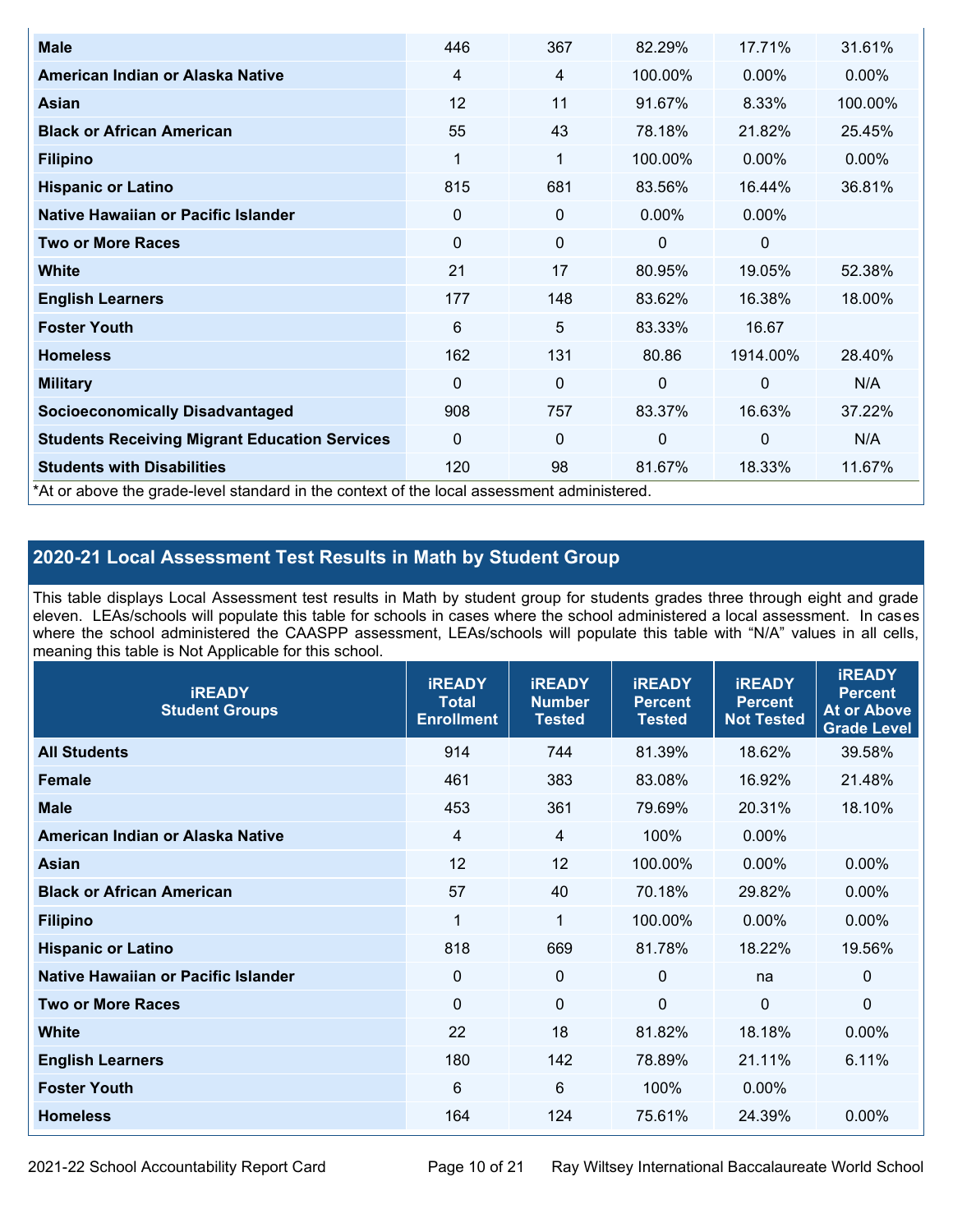| <b>Military</b>                                      |     |     |        |        | na       |
|------------------------------------------------------|-----|-----|--------|--------|----------|
| <b>Socioeconomically Disadvantaged</b>               | 914 | 744 | 81.40% | 18.60% | 19.80%   |
| <b>Students Receiving Migrant Education Services</b> |     |     |        |        | na       |
| <b>Students with Disabilities</b>                    | 122 | 94  | 77.05% | 22.95% | $0.00\%$ |

\*At or above the grade-level standard in the context of the local assessment administered.

#### **CAASPP Test Results in Science for All Students**

This table displays the percentage of all students grades five, eight, and High School meeting or exceeding the State Standard.

The 2019-2020 data cells with N/A values indicate that the 2019-2020 data are not available due to the COVID-19 pandemic and resulting summative testing suspension. The Executive Order N-30-20 was issued which waived the assessment, accountability, and reporting requirements for the 2019-2020 school year.

For any 2020-2021 data cells with N/T values indicate that this school did not test students using the CAASPP Science.

| <b>Subject</b>                                  | <b>School</b> | <b>School</b> | <b>District</b> | <b>District</b> | <b>State</b> | <b>State</b> |
|-------------------------------------------------|---------------|---------------|-----------------|-----------------|--------------|--------------|
|                                                 | 2019-20       | 2020-21       | 2019-20         | 2020-21         | 2019-20      | 2020-21      |
| <b>Science</b><br>(grades 5, 8 and high school) | N/A           | ΝT            | N/A             | N1              | N/A          | 28.72        |

#### **2020-21 CAASPP Test Results in Science by Student Group**

This table displays CAASPP test results in Science by student group for students grades five, eight, and High School. For any data cells with N/T values indicate that this school did not test students using the CAASPP Science.

| <b>Student Group</b>                                 | <b>Total</b><br><b>Enrollment</b> | <b>Number</b><br><b>Tested</b> | <b>Percent</b><br><b>Tested</b> | <b>Percent</b><br><b>Not Tested</b> | <b>Percent</b><br><b>Met or</b><br><b>Exceeded</b> |
|------------------------------------------------------|-----------------------------------|--------------------------------|---------------------------------|-------------------------------------|----------------------------------------------------|
| <b>All Students</b>                                  | 299                               | <b>NT</b>                      | <b>NT</b>                       | <b>NT</b>                           | <b>NT</b>                                          |
| <b>Female</b>                                        | 146                               | <b>NT</b>                      | <b>NT</b>                       | <b>NT</b>                           | <b>NT</b>                                          |
| <b>Male</b>                                          | 153                               | <b>NT</b>                      | <b>NT</b>                       | <b>NT</b>                           | <b>NT</b>                                          |
| American Indian or Alaska Native                     | $\overline{\phantom{a}}$          | <b>NT</b>                      | <b>NT</b>                       | <b>NT</b>                           | <b>NT</b>                                          |
| <b>Asian</b>                                         | $-$                               | <b>NT</b>                      | <b>NT</b>                       | <b>NT</b>                           | <b>NT</b>                                          |
| <b>Black or African American</b>                     | 18                                | <b>NT</b>                      | <b>NT</b>                       | <b>NT</b>                           | <b>NT</b>                                          |
| <b>Filipino</b>                                      | $\Omega$                          | $\mathbf 0$                    | $\mathbf{0}$                    | $\mathbf 0$                         | 0                                                  |
| <b>Hispanic or Latino</b>                            | 263                               | <b>NT</b>                      | <b>NT</b>                       | <b>NT</b>                           | <b>NT</b>                                          |
| <b>Native Hawaiian or Pacific Islander</b>           | $\Omega$                          | $\mathbf 0$                    | $\mathbf{0}$                    | $\mathbf{0}$                        | 0                                                  |
| <b>Two or More Races</b>                             | --                                | <b>NT</b>                      | <b>NT</b>                       | <b>NT</b>                           | <b>NT</b>                                          |
| <b>White</b>                                         | --                                | <b>NT</b>                      | <b>NT</b>                       | <b>NT</b>                           | <b>NT</b>                                          |
| <b>English Learners</b>                              | 67                                | <b>NT</b>                      | <b>NT</b>                       | <b>NT</b>                           | <b>NT</b>                                          |
| <b>Foster Youth</b>                                  | $\overline{\phantom{a}}$          | <b>NT</b>                      | <b>NT</b>                       | <b>NT</b>                           | <b>NT</b>                                          |
| <b>Homeless</b>                                      | 110                               | <b>NT</b>                      | <b>NT</b>                       | <b>NT</b>                           | <b>NT</b>                                          |
| <b>Military</b>                                      | $\mathbf 0$                       | $\mathbf 0$                    | $\mathbf{0}$                    | $\mathbf 0$                         | 0                                                  |
| <b>Socioeconomically Disadvantaged</b>               | 287                               | <b>NT</b>                      | <b>NT</b>                       | <b>NT</b>                           | <b>NT</b>                                          |
| <b>Students Receiving Migrant Education Services</b> | $\mathbf{0}$                      | $\mathbf 0$                    | $\mathbf 0$                     | $\mathbf{0}$                        | $\Omega$                                           |
| <b>Students with Disabilities</b>                    | 55                                | <b>NT</b>                      | <b>NT</b>                       | <b>NT</b>                           | <b>NT</b>                                          |

2021-22 School Accountability Report Card Page 11 of 21 Ray Wiltsey International Baccalaureate World School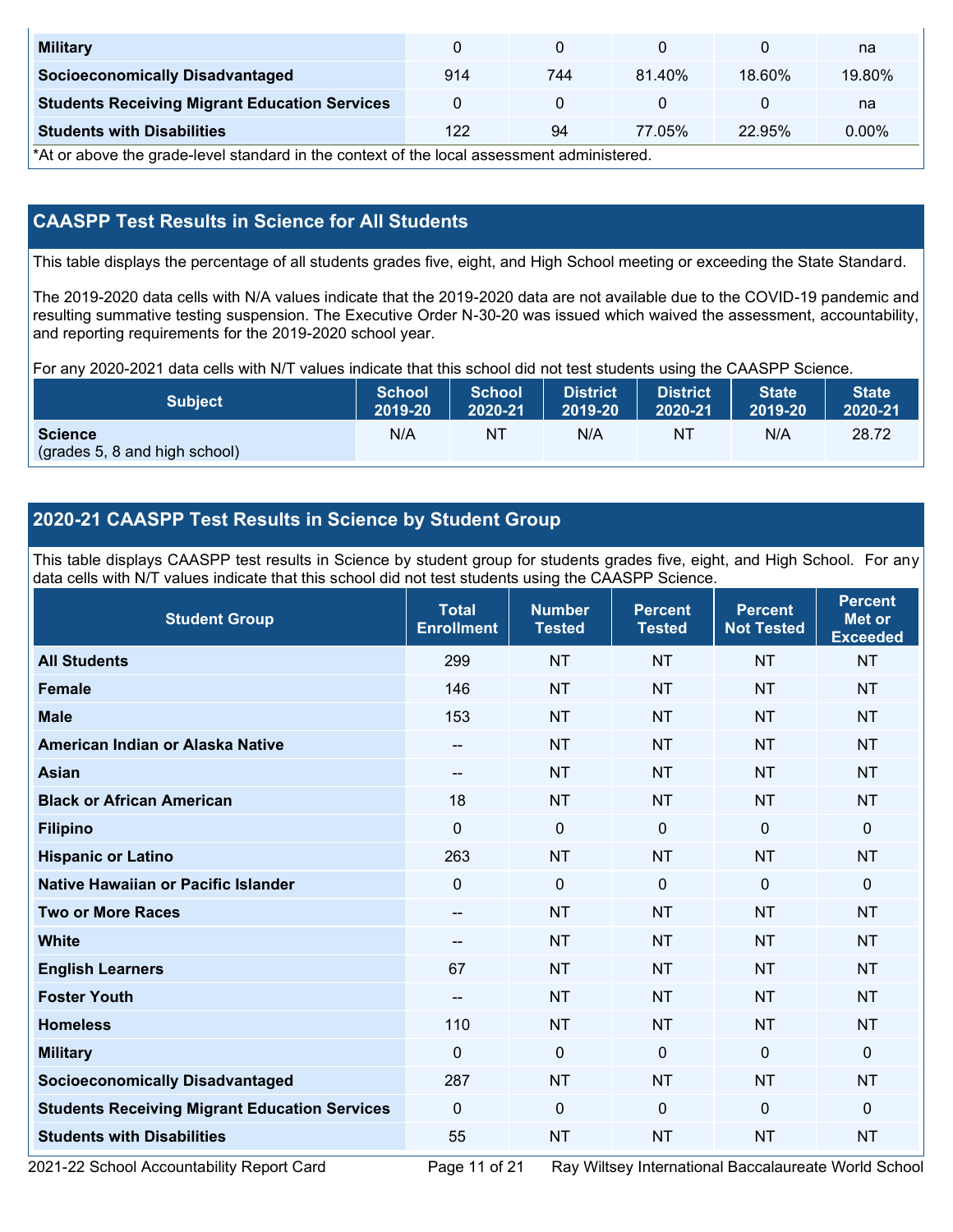### **B. Pupil Outcomes State Priority: Other Pupil Outcomes**

The SARC provides the following information relevant to the State priority: Other Pupil Outcomes (Priority 8): Pupil outcomes in the subject area of physical education.

#### **2020-21 California Physical Fitness Test Results**

Due to the COVID-19 crisis, the Physical Fitness Test was suspended during the 2020-2021 school year and therefore no data are reported and each cell in this table is populated with "N/A."

| <b>Grade Level</b> |     | Four of Six Fitness Standards   Five of Six Fitness Standards | Percentage of Students Meeting   Percentage of Students Meeting   Percentage of Students Meeting  <br>Six of Six Fitness Standards |
|--------------------|-----|---------------------------------------------------------------|------------------------------------------------------------------------------------------------------------------------------------|
| Grade 5            | N/A | N/A                                                           | N/A                                                                                                                                |
| Grade 7            | N/A | N/A                                                           | N/A                                                                                                                                |
| Grade 9            | N/A | N/A                                                           | N/A                                                                                                                                |

### **C. Engagement State Priority: Parental Involvement**

The SARC provides the following information relevant to the State priority: Parental Involvement (Priority 3): Efforts the school district makes to seek parent input in making decisions regarding the school district and at each school site.

#### **2021-22 Opportunities for Parental Involvement**

At Ray Wiltsey Middle School, Parent Leadership and Participation is highly encouraged. Our parent groups are very valuable because they provide input into our many school programs, our school plan, and ongoing educational programs. Parents are highly encouraged to be involved in their student's education as volunteers in the classrooms, field trips, clubs and athletics, getting involved in the decision-making process through school committees, as well as attending and helping with school events at Wiltsey. Our school promotes parent participation and attendance through: Coffee with the Principal, Parent Education Workshops, GATE (Gifted and Talented Education) Meetings, School Conferences,Back to School, Open House, and Special Education Meetings.

The School Site Council, SELPAC (Site English Learner Advisory Committee), DELAC (District English Language Advisory Committee) and Coffee with Administration meetings provide more opportunities for parents to get involved with their child's educational experience.

We welcome parent/guardian visits and phone calls. Regular school-to-home communication is provided in both English and Spanish. Information about current events and school activities can be found on our school website, flyers, School Loop, Blackboard Connect messages and Twitter Account. The school mails important news and announcements to parents at home, uses the school's automated telephone system to contact parents verbally, sends text messages to parents via Blackboard Connect and social media such as Twitter.

For the safety of our students, parents/guardians should sign in at the front office and receive a "Visitor's Pass" before they are allowed to visit a classroom. Parents who want more information or wish to participate may contact the front office (909) 986- 5838. There is a job for everyone who wants to get involved.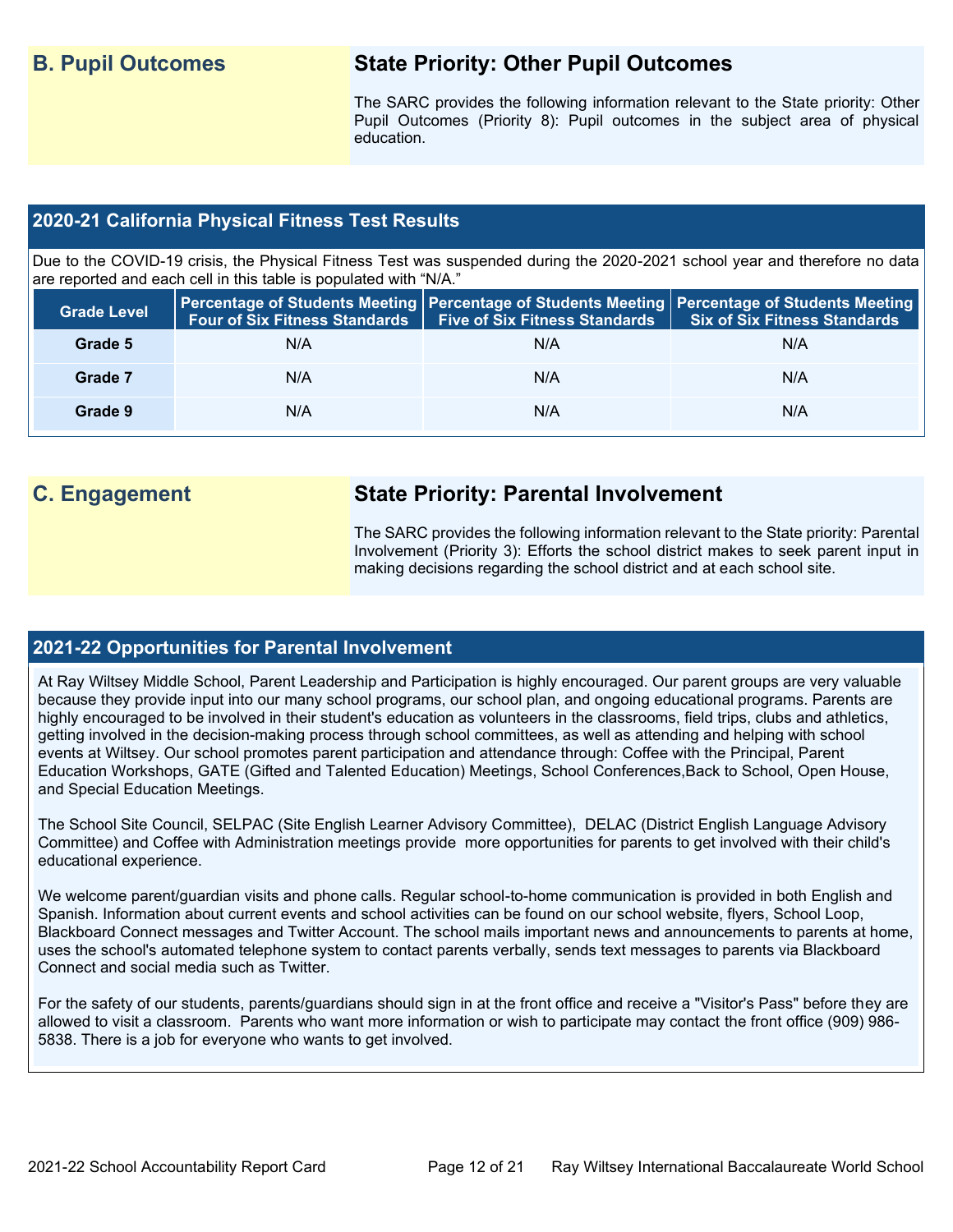### **2020-21 Chronic Absenteeism by Student Group**

| <b>Student Group</b>                                 | <b>Cumulative</b><br><b>Enrollment</b> | <b>Chronic</b><br><b>Absenteeism</b><br><b>Eligible Enrollment</b> | <b>Chronic</b><br><b>Absenteeism</b><br><b>Count</b> | <b>Chronic</b><br><b>Absenteeism</b><br><b>Rate</b> |
|------------------------------------------------------|----------------------------------------|--------------------------------------------------------------------|------------------------------------------------------|-----------------------------------------------------|
| <b>All Students</b>                                  | 967                                    | 961                                                                | 36                                                   | 3.7                                                 |
| <b>Female</b>                                        | 491                                    | 490                                                                | 16                                                   | 3.3                                                 |
| <b>Male</b>                                          | 476                                    | 471                                                                | 20                                                   | 4.2                                                 |
| American Indian or Alaska Native                     | 5                                      | $5\phantom{.0}$                                                    | $\mathbf{0}$                                         | 0.0                                                 |
| <b>Asian</b>                                         | 10                                     | 10                                                                 | $\Omega$                                             | 0.0                                                 |
| <b>Black or African American</b>                     | 62                                     | 61                                                                 | 5                                                    | 8.2                                                 |
| <b>Filipino</b>                                      | 1                                      | 1                                                                  | $\mathbf{0}$                                         | 0.0                                                 |
| <b>Hispanic or Latino</b>                            | 861                                    | 858                                                                | 31                                                   | 3.6                                                 |
| Native Hawaiian or Pacific Islander                  | $\Omega$                               | $\mathbf 0$                                                        | $\mathbf 0$                                          | 0.0                                                 |
| <b>Two or More Races</b>                             | 7                                      | 6                                                                  | $\Omega$                                             | 0.0                                                 |
| <b>White</b>                                         | 21                                     | 20                                                                 | $\Omega$                                             | 0.0                                                 |
| <b>English Learners</b>                              | 200                                    | 200                                                                | 9                                                    | 4.5                                                 |
| <b>Foster Youth</b>                                  | 10                                     | 9                                                                  | $\Omega$                                             | 0.0                                                 |
| <b>Homeless</b>                                      | 178                                    | 178                                                                | 10                                                   | 5.6                                                 |
| <b>Socioeconomically Disadvantaged</b>               | 922                                    | 916                                                                | 36                                                   | 3.9                                                 |
| <b>Students Receiving Migrant Education Services</b> | $\mathbf{0}$                           | $\mathbf{0}$                                                       | $\Omega$                                             | 0.0                                                 |
| <b>Students with Disabilities</b>                    | 131                                    | 130                                                                | 6                                                    | 4.6                                                 |

# **C. Engagement State Priority: School Climate**

The SARC provides the following information relevant to the State priority: School Climate (Priority 6):

- Pupil suspension rates;
- Pupil expulsion rates; and
- Other local measures on the sense of safety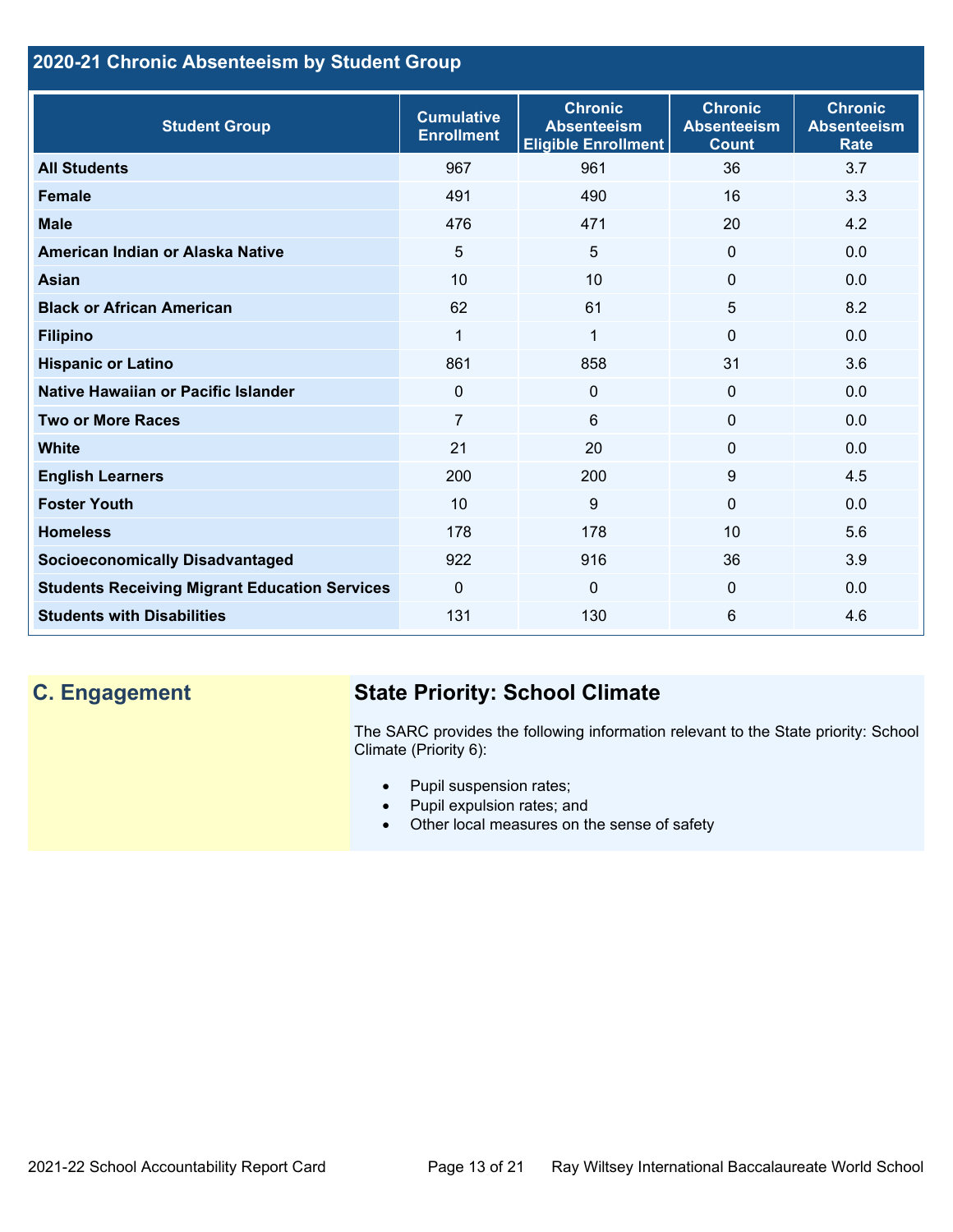#### **Suspensions and Expulsions**

This table displays suspensions and expulsions data collected between July through June, each full school year respectively. Data collected during the 2020-21 school year may not be comparable to earlier years of this collection due to differences in learning mode instruction in response to the COVID-19 pandemic.

| <b>Subject</b>     | <b>School</b><br>2018-19 | <b>School</b><br>2020-21 | <b>District</b><br>2018-19 | <b>District</b><br>2020-21 | <b>State</b><br>2018-19 | <b>State</b><br>2020-21 |
|--------------------|--------------------------|--------------------------|----------------------------|----------------------------|-------------------------|-------------------------|
| <b>Suspensions</b> | 12.94                    | 0.00                     | 2.98                       | 0.03                       | 3.47                    | 0.20                    |
| <b>Expulsions</b>  | 0.00                     | 0.00                     | 0.00                       | 0.00                       | 0.08                    | 0.00                    |

This table displays suspensions and expulsions data collected between July through February, partial school year due to the COVID-19 pandemic. The 2019-2020 suspensions and expulsions rate data are not comparable to other year data because the 2019-2020 school year is a partial school year due to the COVID-19 crisis. As such, it would be inappropriate to make any comparisons in rates of suspensions and expulsions in the 2019-2020 school year compared to other school years.

| <b>Subject</b>     | <b>School</b><br>2019-20 | <b>District</b><br>2019-20 | <b>State</b><br>2019-20 |  |
|--------------------|--------------------------|----------------------------|-------------------------|--|
| <b>Suspensions</b> | 6.80                     | 1.64                       | 2.45                    |  |
| <b>Expulsions</b>  | 0.00                     | 0.00                       | 0.05                    |  |

#### **2020-21 Suspensions and Expulsions by Student Group**

| <b>Student Group</b>                                 | <b>Suspensions Rate</b> | <b>Expulsions Rate</b> |
|------------------------------------------------------|-------------------------|------------------------|
| <b>All Students</b>                                  | 0.00                    | 0.00                   |
| <b>Female</b>                                        | 0.00                    | 0.00                   |
| <b>Male</b>                                          | 0.00                    | 0.00                   |
| American Indian or Alaska Native                     | 0.00                    | 0.00                   |
| <b>Asian</b>                                         | 0.00                    | 0.00                   |
| <b>Black or African American</b>                     | 0.00                    | 0.00                   |
| <b>Filipino</b>                                      | 0.00                    | 0.00                   |
| <b>Hispanic or Latino</b>                            | 0.00                    | 0.00                   |
| Native Hawaiian or Pacific Islander                  | 0.00                    | 0.00                   |
| <b>Two or More Races</b>                             | 0.00                    | 0.00                   |
| <b>White</b>                                         | 0.00                    | 0.00                   |
| <b>English Learners</b>                              | 0.00                    | 0.00                   |
| <b>Foster Youth</b>                                  | 0.00                    | 0.00                   |
| <b>Homeless</b>                                      | 0.00                    | 0.00                   |
| <b>Socioeconomically Disadvantaged</b>               | 0.00                    | 0.00                   |
| <b>Students Receiving Migrant Education Services</b> | 0.00                    | 0.00                   |
| <b>Students with Disabilities</b>                    | 0.00                    | 0.00                   |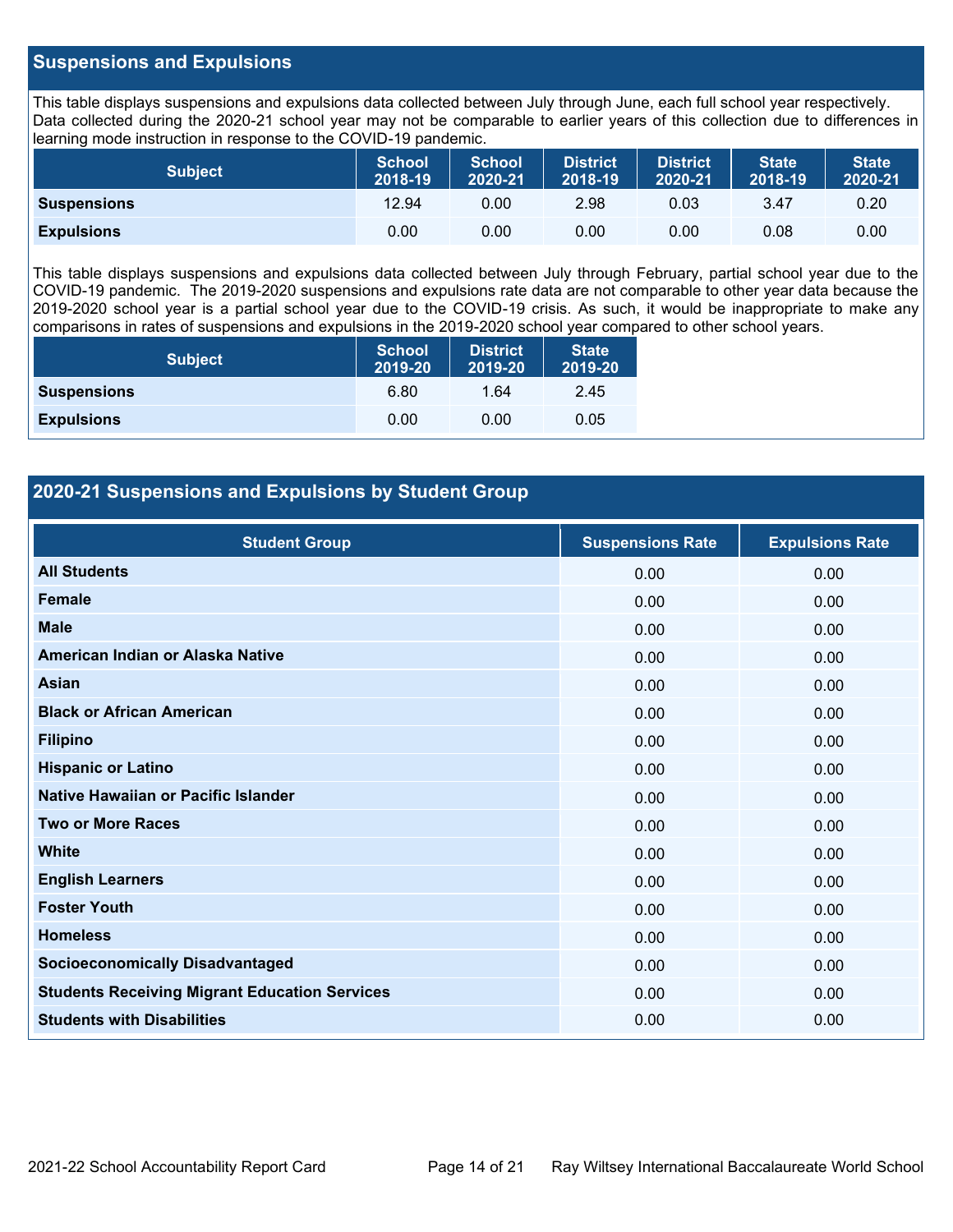#### **2021-22 School Safety Plan**

The Comprehensive School Safety Plan was developed for Ray Wiltsey Middle School in collaboration with local agencies and the district office. Components of the plan include: maintenance, security and safety of the physical environment, school climate which addresses disaster procedures and routines, an action plan that ensures a safe physical environment and safe school climate, a well as our school safety compliance that ensures required child abuse reporting procedures, suspension and expulsion policies, due process, notification to teachers about dangerous pupils, sexual harassment policy, school-wide dress code, procedure for safe ingress and egress from school, procedures to ensure a safe and orderly environment and rules and procedures on school discipline. Monthly disaster drills are scheduled and practice school-wide to ensure student safety procedures. The plan was recently reviewed and discussed with the staff in September 2021. School site Council last approved the Ray Wiltsey School Safety Plan in January 2021.

An approved copy of the school site safety plan may be obtained at Ray Wiltsey Middle School's main office or the Ontario-Montclair School District office.

#### **2018-19 Secondary Average Class Size and Class Size Distribution**

This table displays the 2018-19 average class size and class size distribution. The columns titled "Number of Classes" indicates how many classes fall into each size category (a range of total students per classroom). At the secondary school level, this information is reported by subject area rather than grade level.

| <b>Subject</b>               | Average<br><b>Class</b><br><b>Size</b> | <b>1-22 Students</b> | Number of Classes with Number of Classes with<br>23-32 Students | Number of Classes with<br>33+ Students |
|------------------------------|----------------------------------------|----------------------|-----------------------------------------------------------------|----------------------------------------|
| <b>English Language Arts</b> | 23                                     | 13                   | 24                                                              | 3                                      |
| <b>Mathematics</b>           | 28                                     |                      | 18                                                              |                                        |
| <b>Science</b>               | 28                                     |                      | 17                                                              | 6                                      |
| <b>Social Science</b>        | 28                                     |                      | 18                                                              | 6                                      |

#### **2019-20 Secondary Average Class Size and Class Size Distribution**

This table displays the 2019-20 average class size and class size distribution. The columns titled "Number of Classes" indicates how many classes fall into each size category (a range of total students per classroom). At the secondary school level, this information is reported by subject area rather than grade level.

| <b>Subject</b>               | <b>Average</b><br><b>Class</b><br><b>Size</b> | 1-22 Students | $\mid$ Number of Classes with $\mid$ Number of Classes with $\mid$ Number of Classes with<br>23-32 Students | 33+ Students |
|------------------------------|-----------------------------------------------|---------------|-------------------------------------------------------------------------------------------------------------|--------------|
| <b>English Language Arts</b> | 25                                            | 12            | 17                                                                                                          | 6            |
| <b>Mathematics</b>           | 27                                            | 6             | 17                                                                                                          |              |
| <b>Science</b>               | 31                                            |               | 15                                                                                                          |              |
| <b>Social Science</b>        | 29                                            |               | 16                                                                                                          | ۰.           |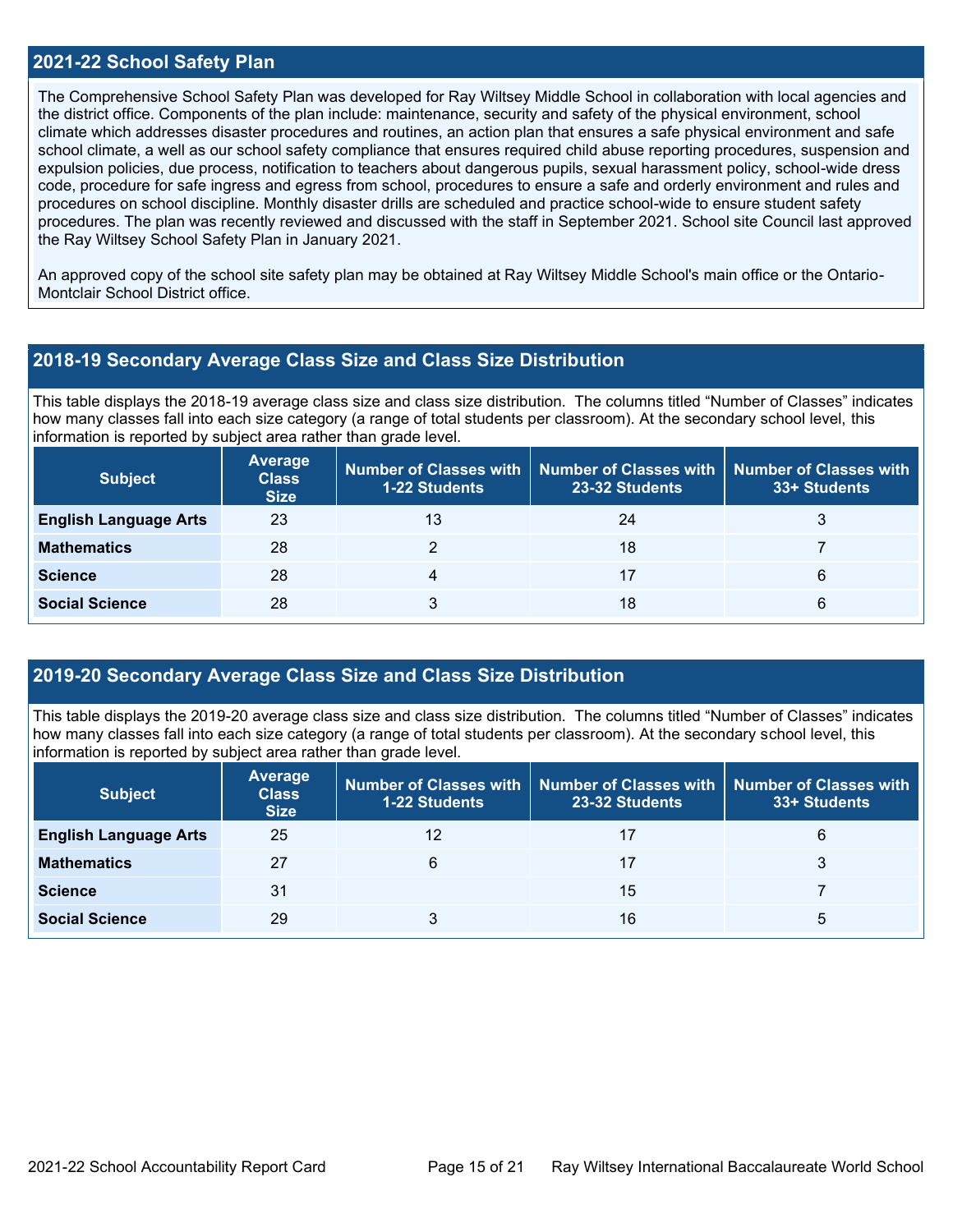#### **2020-21 Secondary Average Class Size and Class Size Distribution**

This table displays the 2020-21 average class size and class size distribution. The columns titled "Number of Classes" indicates how many classes fall into each size category (a range of total students per classroom). At the secondary school level, this information is reported by subject area rather than grade level.

| <b>Subject</b>               | <b>Average</b><br><b>Class</b><br><b>Size</b> | <b>1-22 Students</b> | Number of Classes with   Number of Classes with  <br>23-32 Students | Number of Classes with<br>33+ Students |
|------------------------------|-----------------------------------------------|----------------------|---------------------------------------------------------------------|----------------------------------------|
| <b>English Language Arts</b> | 24                                            |                      | 21                                                                  |                                        |
| <b>Mathematics</b>           | 28                                            |                      | 21                                                                  |                                        |
| <b>Science</b>               | 28                                            |                      | 20                                                                  |                                        |
| <b>Social Science</b>        | 27                                            |                      | 19                                                                  |                                        |

#### **2020-21 Ratio of Pupils to Academic Counselor**

This table displays the ratio of pupils to Academic Counselor. One full time equivalent (FTE) equals one staff member working full time; one FTE could also represent two staff members who each work 50 percent of full time.

| <b>Title</b>                        | <b>Ratio</b> |
|-------------------------------------|--------------|
| <b>Pupils to Academic Counselor</b> | 925          |

#### **2020-21 Student Support Services Staff**

This table displays the number of FTE support staff assigned to this school. One full time equivalent (FTE) equals one staff member working full time; one FTE could also represent two staff members who each work 50 percent of full time.

| <b>Title</b>                                                         | <b>Number of FTE Assigned to School</b> |
|----------------------------------------------------------------------|-----------------------------------------|
| <b>Counselor (Academic, Social/Behavioral or Career Development)</b> |                                         |
| Library Media Teacher (Librarian)                                    | $\mathbf 0$                             |
| <b>Library Media Services Staff (Paraprofessional)</b>               | $\mathbf{0}$                            |
| <b>Psychologist</b>                                                  | $\mathbf{0}$                            |
| <b>Social Worker</b>                                                 | $\mathbf{0}$                            |
| <b>Speech/Language/Hearing Specialist</b>                            | $\Omega$                                |
| <b>Resource Specialist (non-teaching)</b>                            | $\mathbf{0}$                            |
| Other                                                                | 2.5                                     |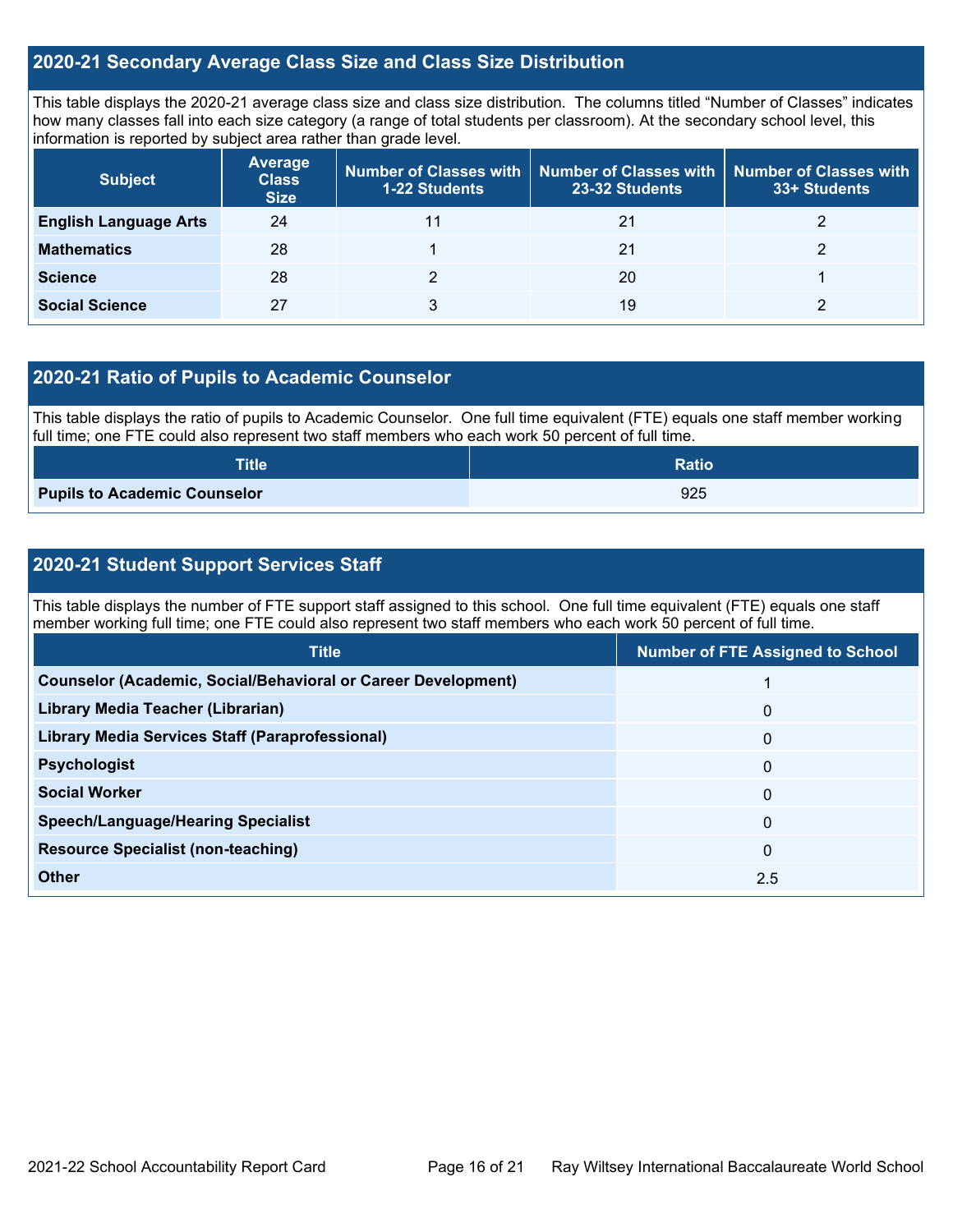#### **2019-20 Expenditures Per Pupil and School Site Teacher Salaries**

This table displays the 2019-20 expenditures per pupil and average teach salary for this school. Cells with N/A values do not require data.

| <b>Level</b>                                         | <b>Total</b><br><b>Expenditures</b><br><b>Per Pupil</b> | <b>Expenditures</b><br><b>Per Pupil</b><br>(Restricted) | <b>Expenditures</b><br><b>Per Pupil</b><br>(Unrestricted) | <b>Average</b><br><b>Teacher</b><br><b>Salary</b> |
|------------------------------------------------------|---------------------------------------------------------|---------------------------------------------------------|-----------------------------------------------------------|---------------------------------------------------|
| <b>School Site</b>                                   | 7252.0                                                  | 1189.0                                                  | 6062.0                                                    | 72069.0                                           |
| <b>District</b>                                      | N/A                                                     | N/A                                                     | 1608.0                                                    | \$92,686                                          |
| <b>Percent Difference - School Site and District</b> | N/A                                                     | N/A                                                     | 116.1                                                     | $-25.0$                                           |
| <b>State</b>                                         |                                                         |                                                         | \$8.444                                                   | \$85,863                                          |
| <b>Percent Difference - School Site and State</b>    | N/A                                                     | N/A                                                     | $-32.8$                                                   | $-17.5$                                           |

#### **2020-21 Types of Services Funded**

At Wiltsey we are proud to offer the following types of programs and services that support and assist student learning:

- AVID program
- GATE program
- VAPA (Visual and Performing Arts)
- PBIS (School Wide Positive Behavior Interventions)
- Think Together program
- Special Education (Exploratory Classes for intensive academic Special Education support)
- Tutoring ( Before and After School)
- RTI (Response to Intervention: Time built within the day to support students in core content areas)
- Modifications/Accomodations for students who need extra academic/social emotional needs)
- Utilizing specific strategies such as Thinking Maps, WICOR strategies, Conversation/Sentence Starters for oral language development)
- Reading and Writing Across the Curriculum
- Small group instruction
- Assessments to monitor student progress
- Discovery/Inquiry-based learning
- Project-based learning based on real world current events
- iLit program for ELL learners ( intensive academic support for students who are learning English as a Second Language)
- Academic Language Development classes ( designated ELD classes)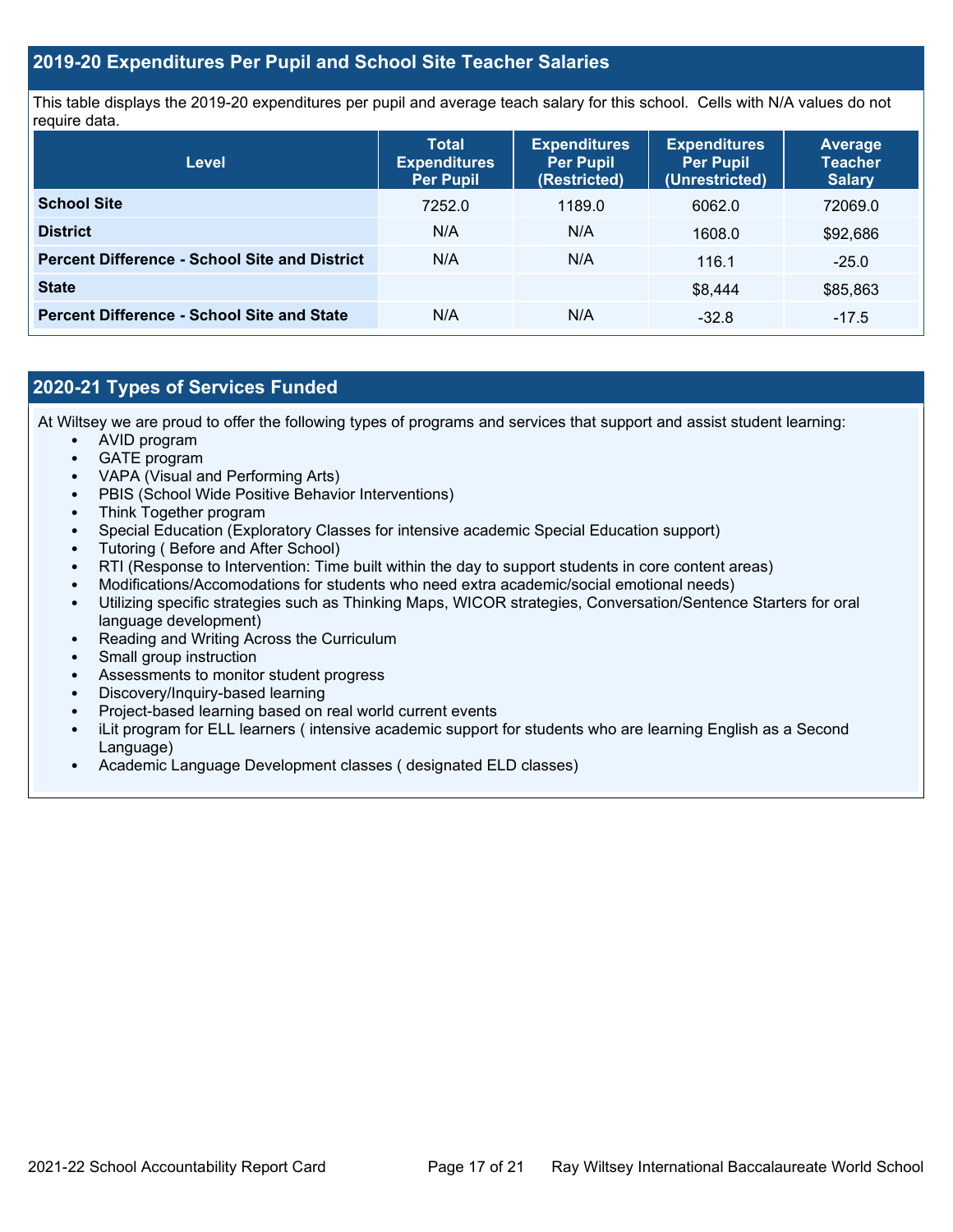#### **2019-20 Teacher and Administrative Salaries**

This table displays the 2019-20 Teacher and Administrative salaries. For detailed information on salaries, see the CDE Certification Salaries & Benefits web page at [http://www.cde.ca.gov/ds/fd/cs/.](http://www.cde.ca.gov/ds/fd/cs/)

| Category                                             | <b>District</b><br><b>Amount</b> | <b>State Average</b><br>for Districts<br>in Same Category |
|------------------------------------------------------|----------------------------------|-----------------------------------------------------------|
| <b>Beginning Teacher Salary</b>                      | \$48,998                         | \$52,060                                                  |
| <b>Mid-Range Teacher Salary</b>                      | \$87,146                         | \$84,043                                                  |
| <b>Highest Teacher Salary</b>                        | \$105,113                        | \$107,043                                                 |
| <b>Average Principal Salary (Elementary)</b>         | \$138,892                        | \$133,582                                                 |
| <b>Average Principal Salary (Middle)</b>             | \$141,565                        | \$138,803                                                 |
| <b>Average Principal Salary (High)</b>               | \$0                              | \$133,845                                                 |
| <b>Superintendent Salary</b>                         | \$319,095                        | \$240,628                                                 |
| <b>Percent of Budget for Teacher Salaries</b>        | 37%                              | 35%                                                       |
| <b>Percent of Budget for Administrative Salaries</b> | 6%                               | 5%                                                        |

### **Professional Development**

Our staff has dedicated to continuous improvement during staff development (site based and District) in the following areas:

- Data Analysis and Planning
- MTSS Training
- ELLevation Training
- PBIS (intervention stratgies and MTSS related to behavior, SWIS data analysis and planning)
- Special Education (IEP's, Accommodations and Modifications)
- Behavior Strategies Training
- ELPAC training

This table displays the number of school days dedicated to staff development and continuous improvement.

| <b>Subiect</b>                                                                  |  | 2019-20   2020-21   2021-22 |
|---------------------------------------------------------------------------------|--|-----------------------------|
| Number of school days dedicated to Staff Development and Continuous Improvement |  |                             |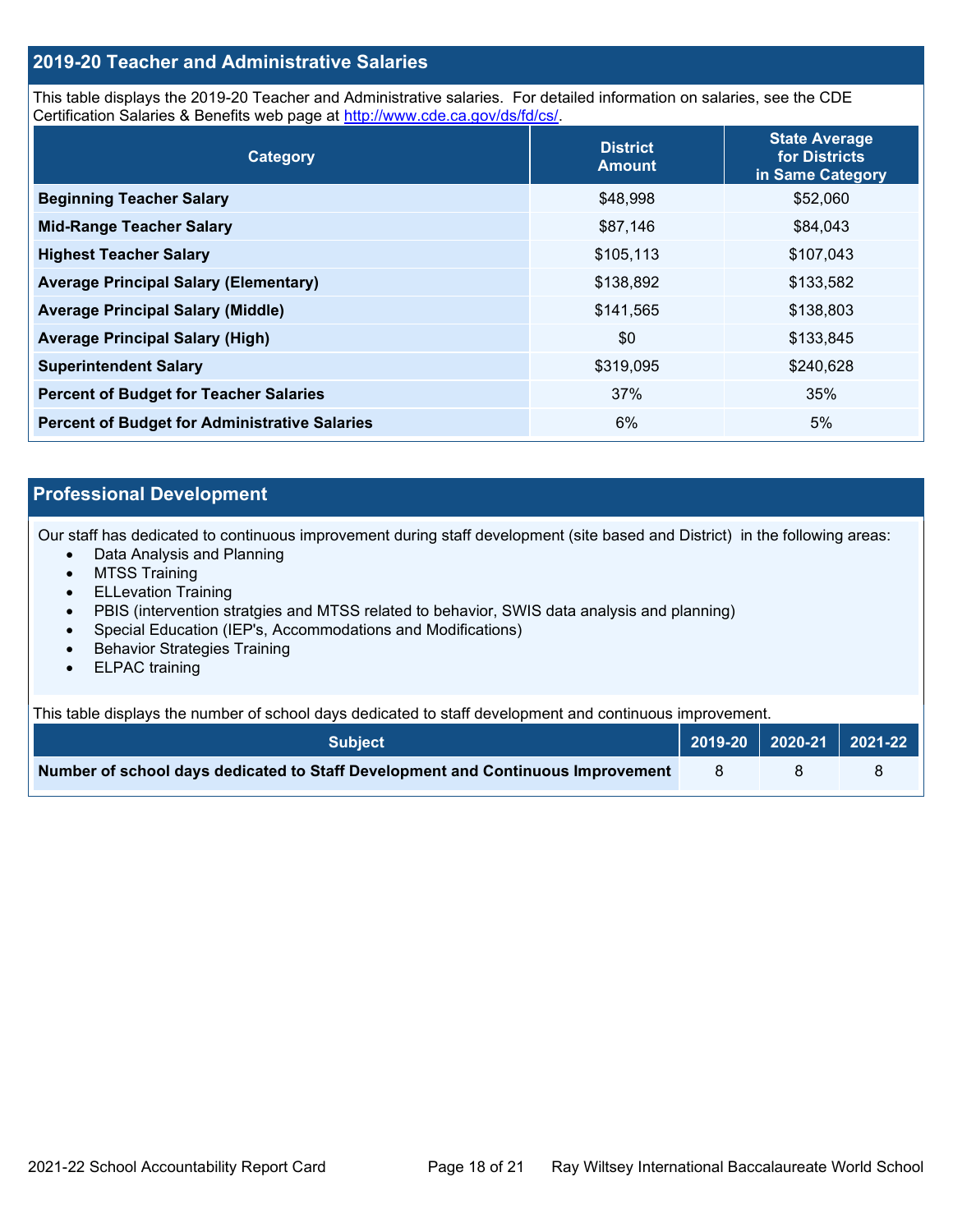# **Ontario-Montclair School District 2020-21 Local Accountability Report Card (LARC) Addendum**

# **Local Accountability Report Card (LARC) Addendum**

**2020-21 Local Accountability Report Card (LARC) Addendum Overview**



On July 14, 2021, the California State Board of Education (SBE) determined that the California Department of Education (CDE) will use the SARC as the mechanism to conduct a one-time data collection of the LEA-level aggregate test results of all school's local assessments administered during the 2020–2021 school year in order to meet the federal Every Students Succeeds Act (ESSA) reporting requirement for the Local Educational Agency Accountability Report Cards (LARCs).

Each local educational agency (LEA) is responsible for preparing and posting their annual LARC in accordance with the federal ESSA. As a courtesy, the CDE prepares and posts the LARCs on behalf of all LEAs.

Only for the 2020–2021 school year and the 2020–2021 LARCs, LEAs are required to report their aggregate local assessments test results at the LEA-level to the CDE by populating the tables below via the SARC. These data will be used to meet the LEAs' federal requirement for their LARCs. Note that it is the responsibility of the school and LEA to ensure that all student privacy and suppression rules are in place when reporting data in Tables 3 and 4 in the Addendum, as applicable.

The tables below are not part of the SBE approved 2020–2021 SARC template but rather are the mechanism by which these required data will be collected from LEAs.

For purposes of the LARC and the following tables, an LEA is defined as a school district, a county office of education, or a direct funded charter school.

| 2021-22 District Contact Information |                                   |  |  |  |  |
|--------------------------------------|-----------------------------------|--|--|--|--|
| <b>District Name</b>                 | Ontario-Montclair School District |  |  |  |  |
| <b>Phone Number</b>                  | $(909)$ 459-2500                  |  |  |  |  |
| Superintendent                       | Dr. James Q. Hammond              |  |  |  |  |
| <b>Email Address</b>                 | info@omsd.net                     |  |  |  |  |
| <b>District Website Address</b>      | https://www.omsd.net              |  |  |  |  |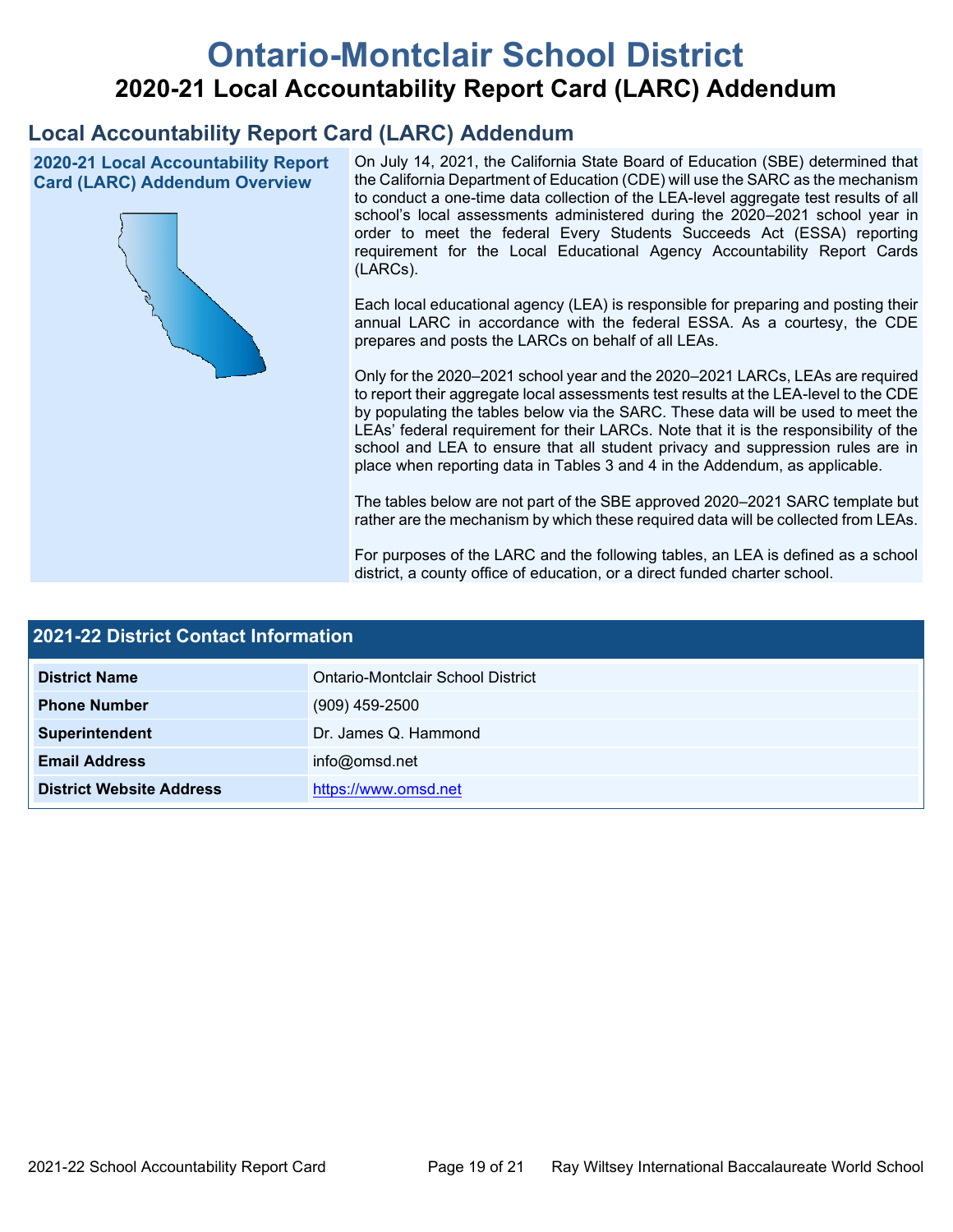#### **2020-21 CAASPP Test Results in ELA by Student Group**

This table displays CAASPP test results in ELA by student group for students grades three through eight and grade eleven taking and completing a state-administered assessment. The CDE will populate this table for schools in cases where the school administered the CAASPP assessment. In cases where the school administered a local assessment instead of CAASPP, the CDE will populate this table with "NT" values, meaning this school did not test students using the CAASPP. See the local assessment(s) table for more information.

| <b>CAASPP</b><br><b>Student Groups</b>               | <b>CAASPP</b><br><b>Total</b><br><b>Enrollment</b> | <b>CAASPP</b><br><b>Number</b><br><b>Tested</b> | <b>CAASPP</b><br><b>Percent</b><br><b>Tested</b> | <b>CAASPP</b><br><b>Percent</b><br><b>Not Tested</b> | <b>CAASPP</b><br><b>Percent</b><br><b>Met or</b><br><b>Exceeded</b> |
|------------------------------------------------------|----------------------------------------------------|-------------------------------------------------|--------------------------------------------------|------------------------------------------------------|---------------------------------------------------------------------|
| <b>All Students</b>                                  | 12994                                              | <b>NT</b>                                       | <b>NT</b>                                        | <b>NT</b>                                            | <b>NT</b>                                                           |
| <b>Female</b>                                        | 6378                                               | <b>NT</b>                                       | <b>NT</b>                                        | <b>NT</b>                                            | <b>NT</b>                                                           |
| <b>Male</b>                                          | 6616                                               | <b>NT</b>                                       | <b>NT</b>                                        | <b>NT</b>                                            | <b>NT</b>                                                           |
| American Indian or Alaska Native                     | 92                                                 | <b>NT</b>                                       | <b>NT</b>                                        | <b>NT</b>                                            | <b>NT</b>                                                           |
| <b>Asian</b>                                         | 257                                                | <b>NT</b>                                       | <b>NT</b>                                        | <b>NT</b>                                            | <b>NT</b>                                                           |
| <b>Black or African American</b>                     | 394                                                | <b>NT</b>                                       | <b>NT</b>                                        | <b>NT</b>                                            | <b>NT</b>                                                           |
| <b>Filipino</b>                                      | 81                                                 | <b>NT</b>                                       | <b>NT</b>                                        | <b>NT</b>                                            | <b>NT</b>                                                           |
| <b>Hispanic or Latino</b>                            | 11629                                              | <b>NT</b>                                       | <b>NT</b>                                        | <b>NT</b>                                            | <b>NT</b>                                                           |
| Native Hawaiian or Pacific Islander                  | 31                                                 | <b>NT</b>                                       | <b>NT</b>                                        | <b>NT</b>                                            | <b>NT</b>                                                           |
| <b>Two or More Races</b>                             | 140                                                | <b>NT</b>                                       | <b>NT</b>                                        | <b>NT</b>                                            | <b>NT</b>                                                           |
| <b>White</b>                                         | 370                                                | <b>NT</b>                                       | <b>NT</b>                                        | <b>NT</b>                                            | <b>NT</b>                                                           |
| <b>English Learners</b>                              | 2756                                               | <b>NT</b>                                       | <b>NT</b>                                        | <b>NT</b>                                            | <b>NT</b>                                                           |
| <b>Foster Youth</b>                                  | 73                                                 | <b>NT</b>                                       | <b>NT</b>                                        | <b>NT</b>                                            | <b>NT</b>                                                           |
| <b>Homeless</b>                                      | 2320                                               | <b>NT</b>                                       | <b>NT</b>                                        | <b>NT</b>                                            | <b>NT</b>                                                           |
| <b>Military</b>                                      | $\mathbf 0$                                        | $\boldsymbol{0}$                                | $\mathbf{0}$                                     | $\mathbf 0$                                          | $\mathbf 0$                                                         |
| <b>Socioeconomically Disadvantaged</b>               | 11552                                              | <b>NT</b>                                       | <b>NT</b>                                        | <b>NT</b>                                            | <b>NT</b>                                                           |
| <b>Students Receiving Migrant Education Services</b> | $\mathbf 0$                                        | $\boldsymbol{0}$                                | $\Omega$                                         | $\mathbf 0$                                          | $\pmb{0}$                                                           |
| <b>Students with Disabilities</b>                    | 1919                                               | <b>NT</b>                                       | <b>NT</b>                                        | <b>NT</b>                                            | <b>NT</b>                                                           |